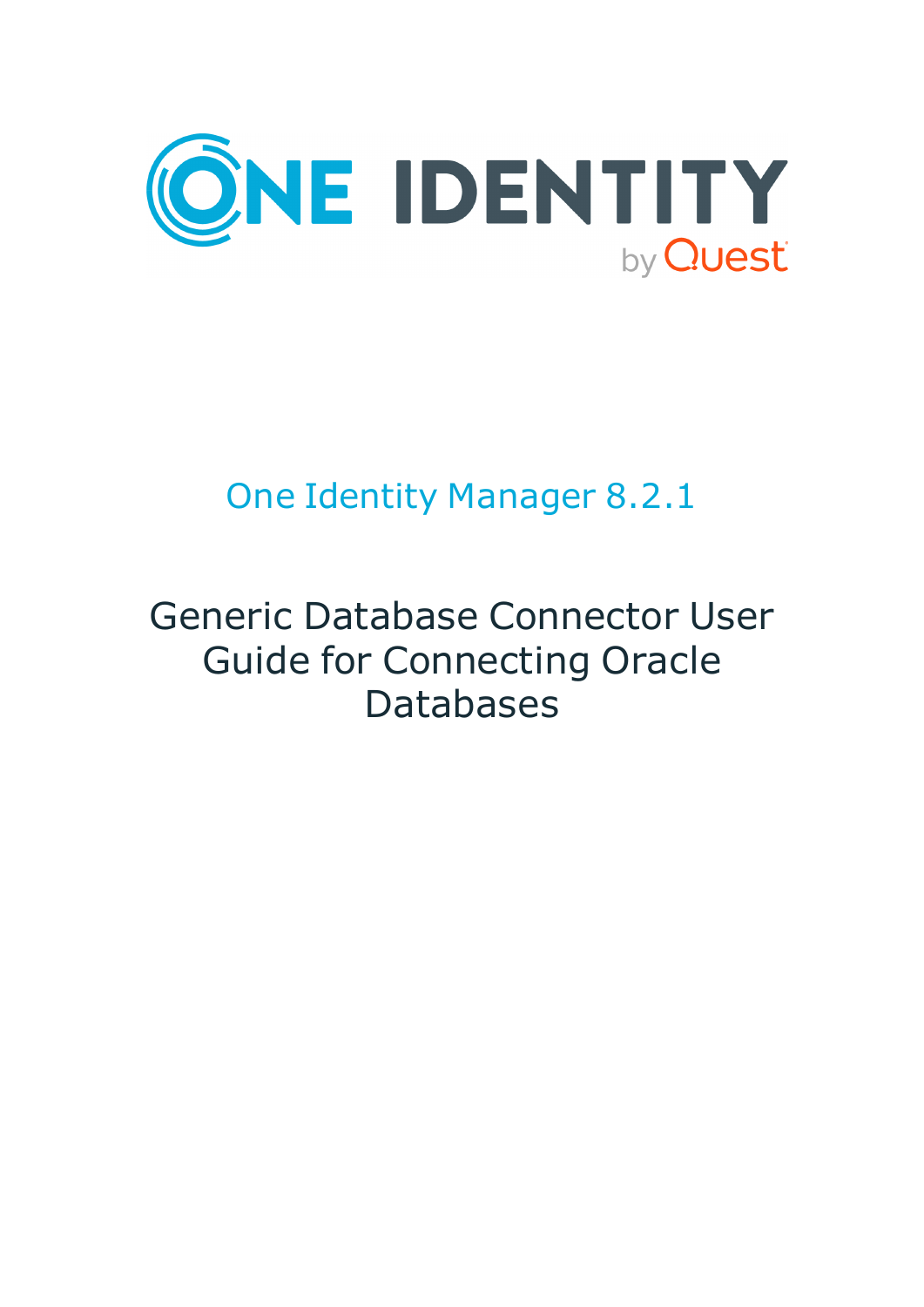#### **Copyright 2022 One Identity LLC.**

#### **ALL RIGHTS RESERVED.**

This guide contains proprietary information protected by copyright. The software described in this guide is furnished under a software license or nondisclosure agreement. This software may be used or copied only in accordance with the terms of the applicable agreement. No part of this guide may be reproduced or transmitted in any form or by any means, electronic or mechanical, including photocopying and recording for any purpose other than the purchaser's personal use without the written permission of One Identity LLC .

The information in this document is provided in connection with One Identity products. No license, express or implied, by estoppel or otherwise, to any intellectual property right is granted by this document or in connection with the sale of One Identity LLC products. EXCEPT AS SET FORTH IN THE TERMS AND CONDITIONS AS SPECIFIED IN THE LICENSE AGREEMENT FOR THIS PRODUCT, ONE IDENTITY ASSUMES NO LIABILITY WHATSOEVER AND DISCLAIMS ANY EXPRESS, IMPLIED OR STATUTORY WARRANTY RELATING TO ITS PRODUCTS INCLUDING, BUT NOT LIMITED TO, THE IMPLIED WARRANTY OF MERCHANTABILITY, FITNESS FOR A PARTICULAR PURPOSE, OR NON-INFRINGEMENT. IN NO EVENT SHALL ONE IDENTITY BE LIABLE FOR ANY DIRECT, INDIRECT, CONSEQUENTIAL, PUNITIVE, SPECIAL OR INCIDENTAL DAMAGES (INCLUDING, WITHOUT LIMITATION, DAMAGES FOR LOSS OF PROFITS, BUSINESS INTERRUPTION OR LOSS OF INFORMATION) ARISING OUT OF THE USE OR INABILITY TO USE THIS DOCUMENT, EVEN IF ONE IDENTITY HAS BEEN ADVISED OF THE POSSIBILITY OF SUCH DAMAGES. One Identity makes no representations or warranties with respect to the accuracy or completeness of the contents of this document and reserves the right to make changes to specifications and product descriptions at any time without notice. One Identity does not make any commitment to update the information contained in this document.

If you have any questions regarding your potential use of this material, contact:

One Identity LLC. Attn: LEGAL Dept 4 Polaris Way Aliso Viejo, CA 92656

Refer to our Web site ([http://www.OneIdentity.com](http://www.oneidentity.com/)) for regional and international office information.

#### **Patents**

One Identity is proud of our advanced technology. Patents and pending patents may apply to this product. For the most current information about applicable patents for this product, please visit our website at [http://www.OneIdentity.com/legal/patents.aspx](http://www.oneidentity.com/legal/patents.aspx).

#### **Trademarks**

One Identity and the One Identity logo are trademarks and registered trademarks of One Identity LLC. in the U.S.A. and other countries. For a complete list of One Identity trademarks, please visit our website at [www.OneIdentity.com/legal](http://www.oneidentity.com/legal). All other trademarks are the property of their respective owners.

#### **Legend**

**WARNING: A WARNING icon highlights a potential risk of bodily injury or property damage, for which industry-standard safety precautions are advised. This icon is often associated with electrical hazards related to hardware.**

**CAUTION: A CAUTION icon indicates potential damage to hardware or loss of data if** A **instructions are not followed.**

One Identity Manager Generic Database Connector User Guide for Connecting Oracle Databases Updated - 27 April 2022, 02:26 Version - 8.2.1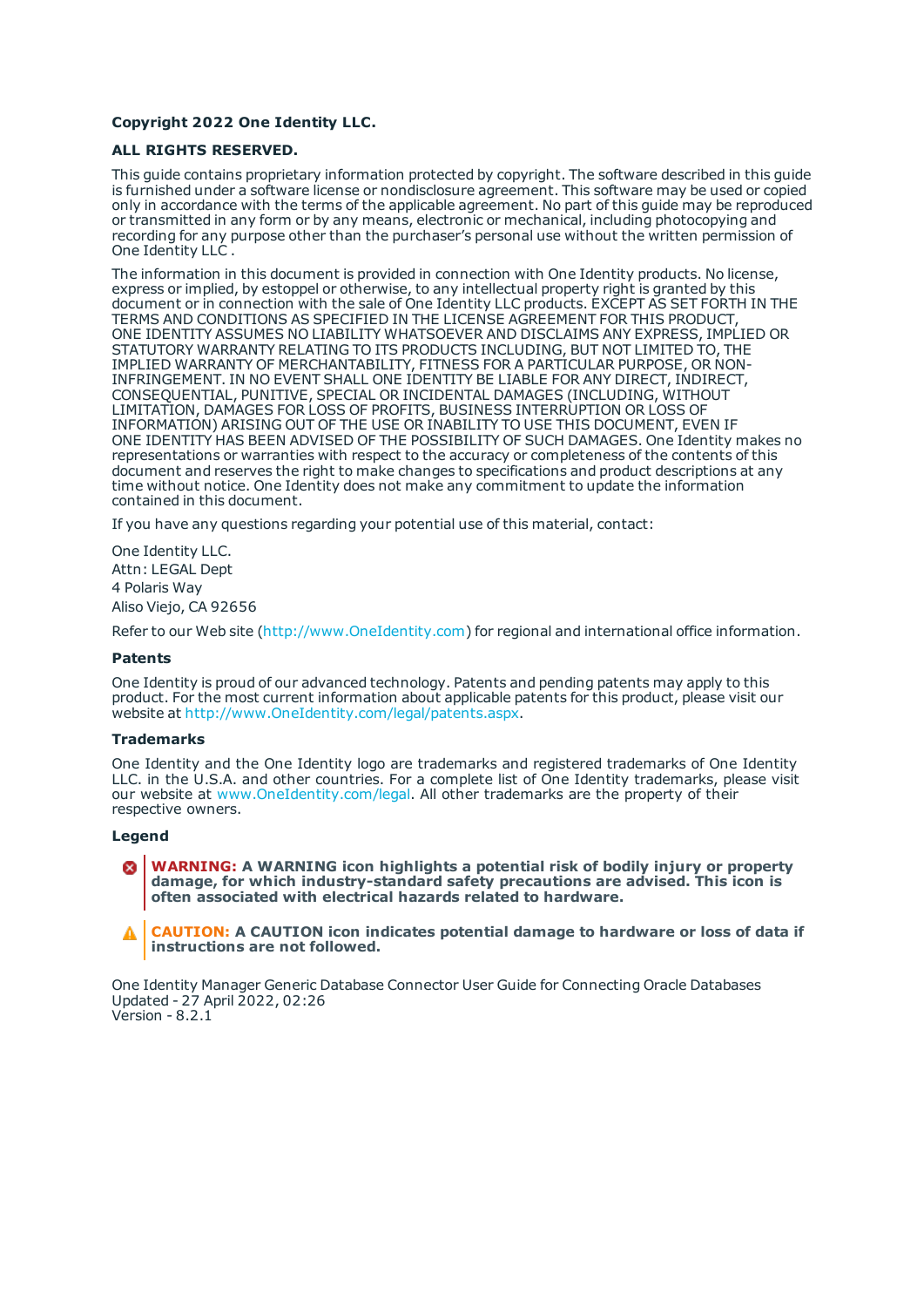## **Contents**

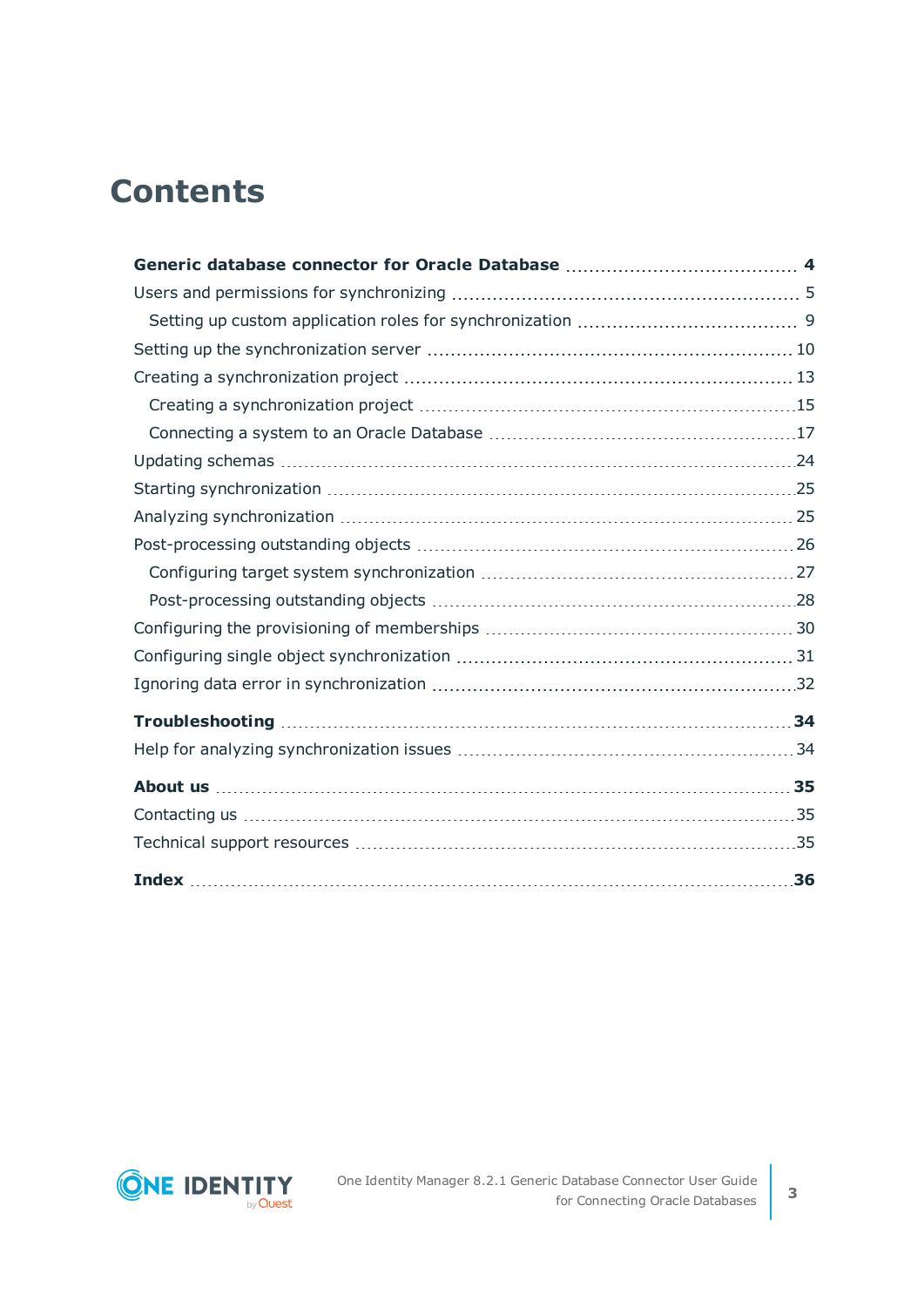## <span id="page-3-0"></span>**Generic database connector for Oracle Database**

With this generic database connector, you can synchronize external databases with the One Identity Manager database. One Identity Manager supports connecting to Oracle Database, amongst others.

The generic database connector cannot load any random external database system data configuration. For example, custom data types and columns containing value list are not currently supported.

The generic database connection does not provide a project template for setting up synchronization. You must create synchronization configuration components (such as mappings, workflows or start up configurations) manually after the synchronization project has been saved.

In the Synchronization Editor, external database tables and columns are referenced as schema types and schema properties.

### *To set up synchronization with a database*

- 1. Install and configure a synchronization server and declare the server as a Job server in One Identity Manager.
- 2. Provide One Identity Manager users with the required permissions for setting up synchronization and post-processing synchronization objects.
- 3. Create a synchronization project with the Synchronization Editor.

### **Detailed information about this topic**

- Setting up the [synchronization](#page-9-0) server on page  $10$
- $\cdot$  Users and permissions for [synchronizing](#page-4-0) on page  $5$
- $\cdot$  Creating a [synchronization](#page-12-0) project on page 13

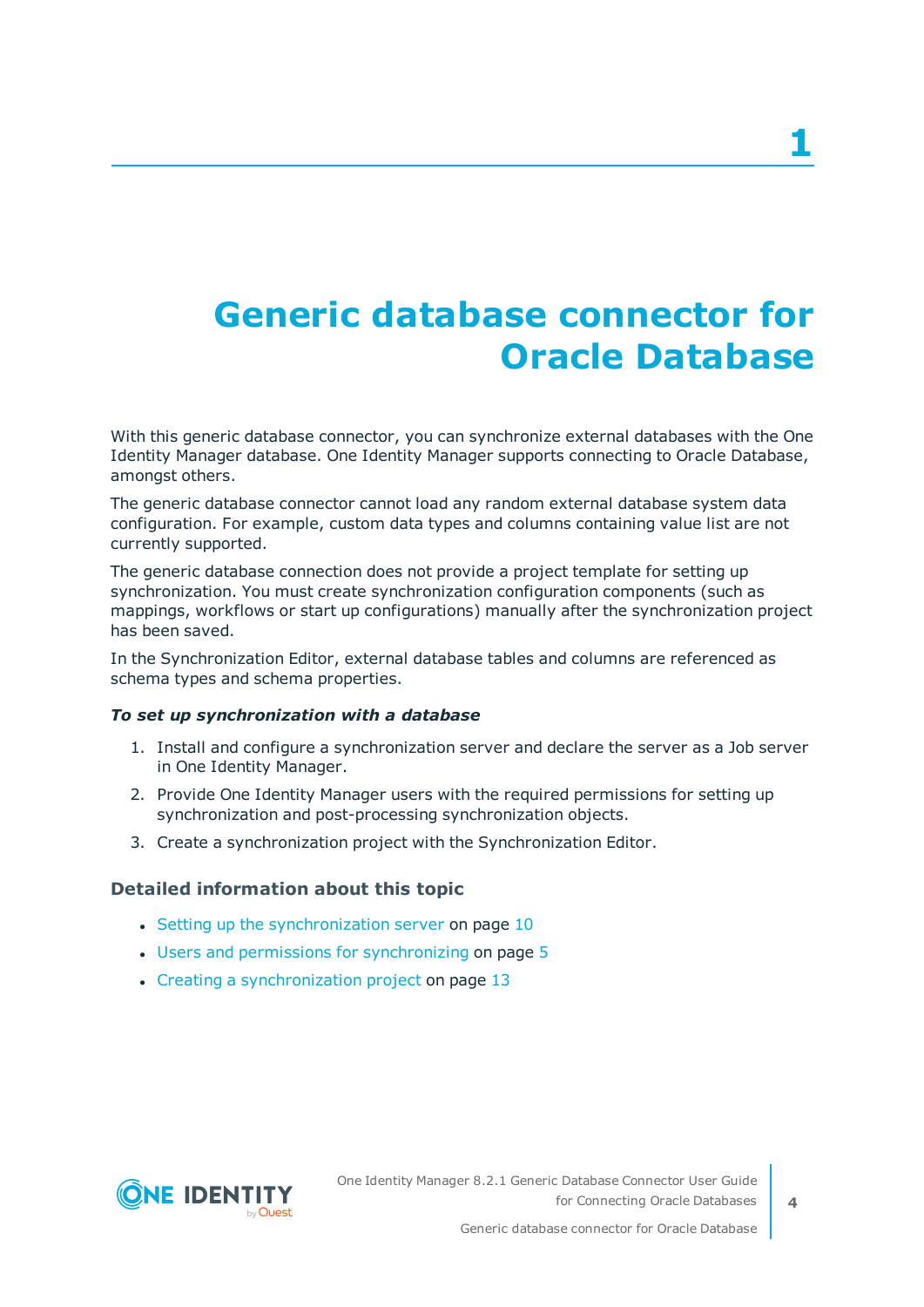## <span id="page-4-0"></span>**Users and permissions for synchronizing**

In the synchronization with the database connectors, there are three use cases for mapping synchronization objects in the One Identity Manager data model.

- 1. Mapping custom target systems
- 2. Mapping default tables (for example Person or Department)
- 3. Mapping custom tables

In the case of One Identity Manager tools non role-based login, it is sufficient to add a system user in the **DPR\_EditRights\_Methods** and **QBM\_LaunchPad** permissions groups. For more information about system users and permissions groups, see the *One Identity Manager Authorization and Authentication Guide*.

| <b>User</b>                                                      | <b>Tasks</b>                                                                                                                                 |  |  |  |  |
|------------------------------------------------------------------|----------------------------------------------------------------------------------------------------------------------------------------------|--|--|--|--|
| One Identity Manager<br>administrators                           | One Identity Manager administrator and administrative system<br>users Administrative system users are not added to application<br>roles.     |  |  |  |  |
|                                                                  | One Identity Manager administrators:                                                                                                         |  |  |  |  |
|                                                                  | • Create customized permissions groups for application<br>roles for role-based login to administration tools in the<br>Designer as required. |  |  |  |  |
|                                                                  | • Create system users and permissions groups for non role-<br>based login to administration tools in the Designer as<br>required.            |  |  |  |  |
|                                                                  | • Enable or disable additional configuration parameters in<br>the Designer as required.                                                      |  |  |  |  |
|                                                                  | • Create custom processes in the Designer as required.                                                                                       |  |  |  |  |
|                                                                  | • Create and configure schedules as required.                                                                                                |  |  |  |  |
| System users in the<br>DPR_EditRights_                           | • Configure and start synchronization in the<br>Synchronization Editor.                                                                      |  |  |  |  |
| <b>Methods</b> permissions<br>group                              | • Edit the synchronization's target system types as well as<br>outstanding objects in the Manager.                                           |  |  |  |  |
| System users in the<br><b>QBM_LaunchPad</b><br>permissions group | • Working with the Launchpad.                                                                                                                |  |  |  |  |

### **Table 1: Users and permissions groups for non role-based login**

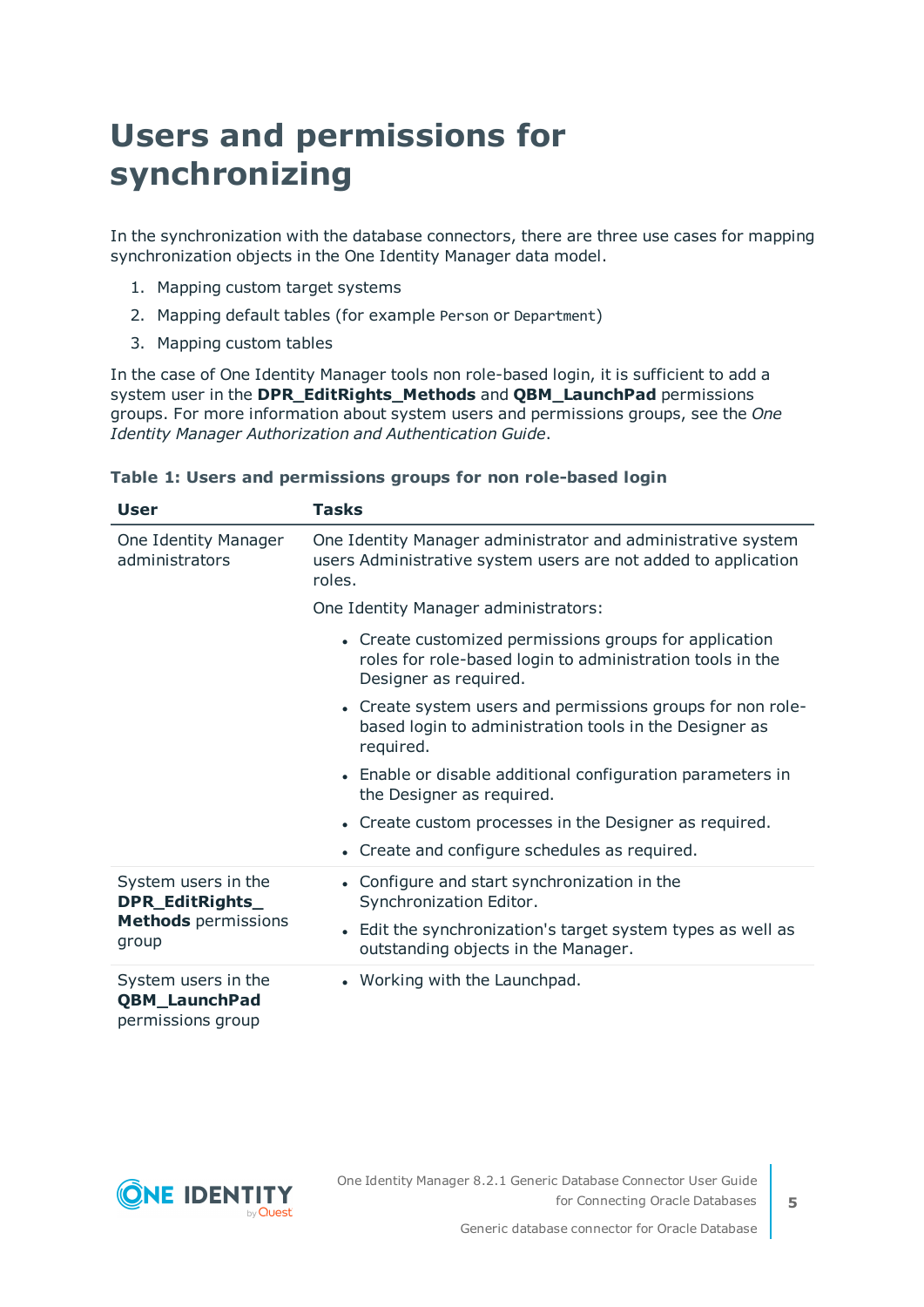There are different steps required for role-based login, in order to equip One Identity Manager users with the required permissions for setting up synchronization and postprocessing of synchronization objects.

|               | Table 2: User and permissions groups for role-based login: Mapped as custom |  |  |  |
|---------------|-----------------------------------------------------------------------------|--|--|--|
| target system |                                                                             |  |  |  |

| <b>User</b>                            | <b>Tasks</b>                                                                                                                                 |  |  |  |  |
|----------------------------------------|----------------------------------------------------------------------------------------------------------------------------------------------|--|--|--|--|
| One Identity Manager<br>administrators | One Identity Manager administrator and administrative system<br>users Administrative system users are not added to application<br>roles.     |  |  |  |  |
|                                        | One Identity Manager administrators:                                                                                                         |  |  |  |  |
|                                        | • Create customized permissions groups for application<br>roles for role-based login to administration tools in the<br>Designer as required. |  |  |  |  |
|                                        | • Create system users and permissions groups for non role-<br>based login to administration tools in the Designer as<br>required.            |  |  |  |  |
|                                        | • Enable or disable additional configuration parameters in<br>the Designer as required.                                                      |  |  |  |  |
|                                        | • Create custom processes in the Designer as required.                                                                                       |  |  |  |  |
|                                        | • Create and configure schedules as required.                                                                                                |  |  |  |  |
| Target system<br>administrators        | Target system administrators must be assigned to the Target<br>systems   Administrators application role.                                    |  |  |  |  |
|                                        | Users with this application role:                                                                                                            |  |  |  |  |
|                                        | • Administer application roles for individual target system<br>types.                                                                        |  |  |  |  |
|                                        | • Specify the target system manager.                                                                                                         |  |  |  |  |
|                                        | • Set up other application roles for target system managers<br>if required.                                                                  |  |  |  |  |
|                                        | • Specify which application roles for target system<br>managers are mutually exclusive.                                                      |  |  |  |  |
|                                        | • Authorize other employees to be target system<br>administrators.                                                                           |  |  |  |  |
|                                        | • Do not assume any administrative tasks within the target<br>system.                                                                        |  |  |  |  |
| Target system<br>managers              | Target system managers must be assigned to the Target<br>systems   Custom target systems application role or a<br>child application role.    |  |  |  |  |
|                                        | Users with this application role:                                                                                                            |  |  |  |  |
|                                        | • Assume administrative tasks for the target system.                                                                                         |  |  |  |  |

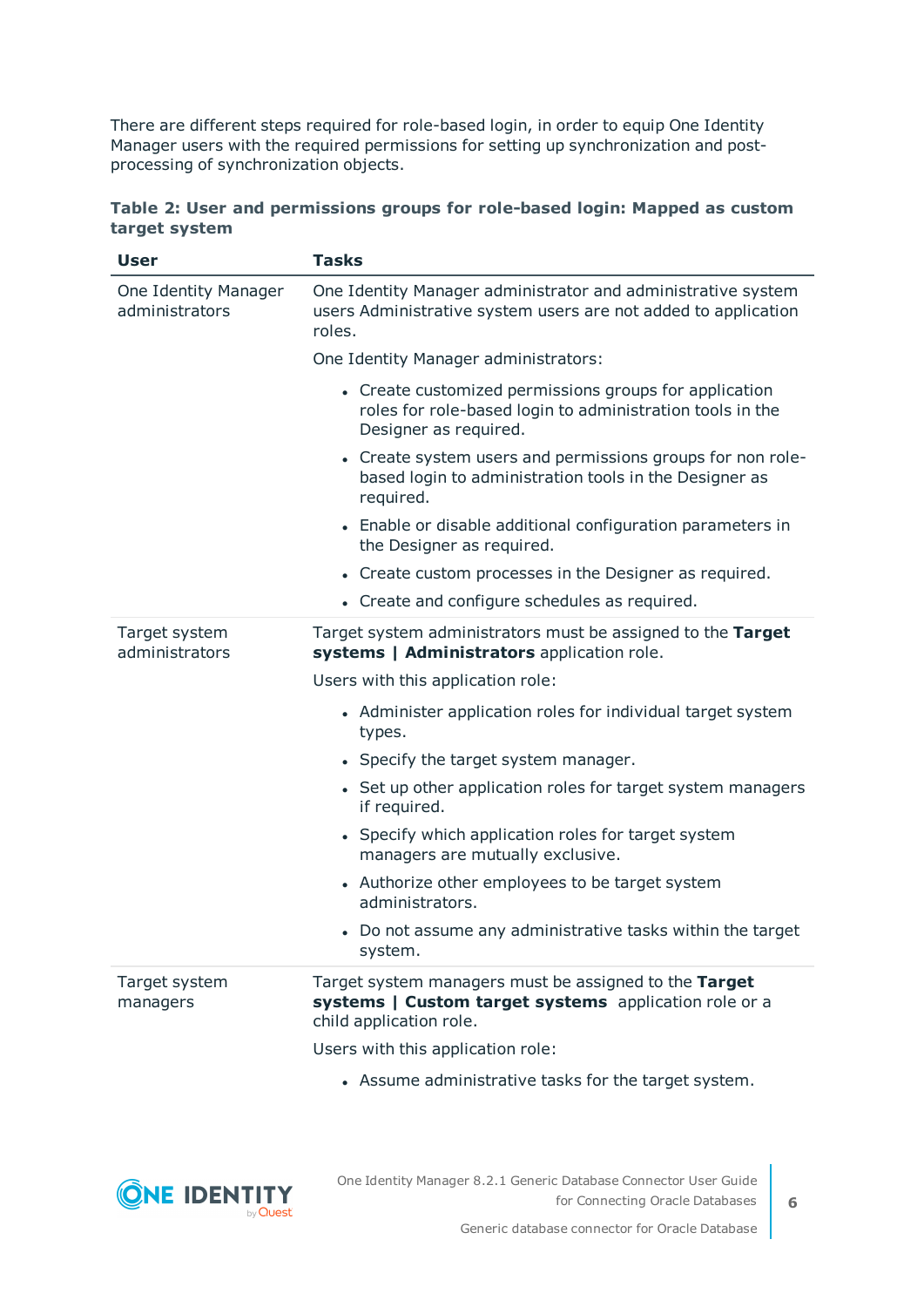| User | Tasks                                                                                                                                           |
|------|-------------------------------------------------------------------------------------------------------------------------------------------------|
|      | • Create, change, or delete target system objects.                                                                                              |
|      | • Edit password policies for the target system.                                                                                                 |
|      | • Prepare groups to add to the IT Shop.                                                                                                         |
|      | • Can add employees who have another identity than the<br><b>Primary identity.</b>                                                              |
|      | • Configure synchronization in the Synchronization Editor<br>and define the mapping for comparing target systems and<br>One Identity Manager.   |
|      | • Edit the synchronization's target system types and<br>outstanding objects.                                                                    |
|      | • Authorize other employees within their area of<br>responsibility as target system managers and create child<br>application roles if required. |

### **Table 3: User and permissions groups for role-based login: Default table mapping**

| User                                   | <b>Tasks</b>                                                                                                                                 |  |  |  |
|----------------------------------------|----------------------------------------------------------------------------------------------------------------------------------------------|--|--|--|
| One Identity Manager<br>administrators | One Identity Manager administrator and administrative system<br>users Administrative system users are not added to application<br>roles.     |  |  |  |
|                                        | One Identity Manager administrators:                                                                                                         |  |  |  |
|                                        | • Create customized permissions groups for application<br>roles for role-based login to administration tools in the<br>Designer as required. |  |  |  |
|                                        | • Create system users and permissions groups for non role-<br>based login to administration tools in the Designer as<br>required.            |  |  |  |
|                                        | • Enable or disable additional configuration parameters in<br>the Designer as required.                                                      |  |  |  |
|                                        | • Create custom processes in the Designer as required.                                                                                       |  |  |  |
|                                        | Create and configure schedules as required.                                                                                                  |  |  |  |
|                                        | Custom application role Users with this application role:                                                                                    |  |  |  |
|                                        | • Configure and start synchronization in the<br>Synchronization Editor.                                                                      |  |  |  |
|                                        | • Edit the synchronization's target system types as well as<br>outstanding objects in the Manager.                                           |  |  |  |
|                                        | The application role gets its permissions through a custom<br>permissions group and the vi_4_SYNCPROJECT_ADMIN<br>permissions group.         |  |  |  |
|                                        |                                                                                                                                              |  |  |  |

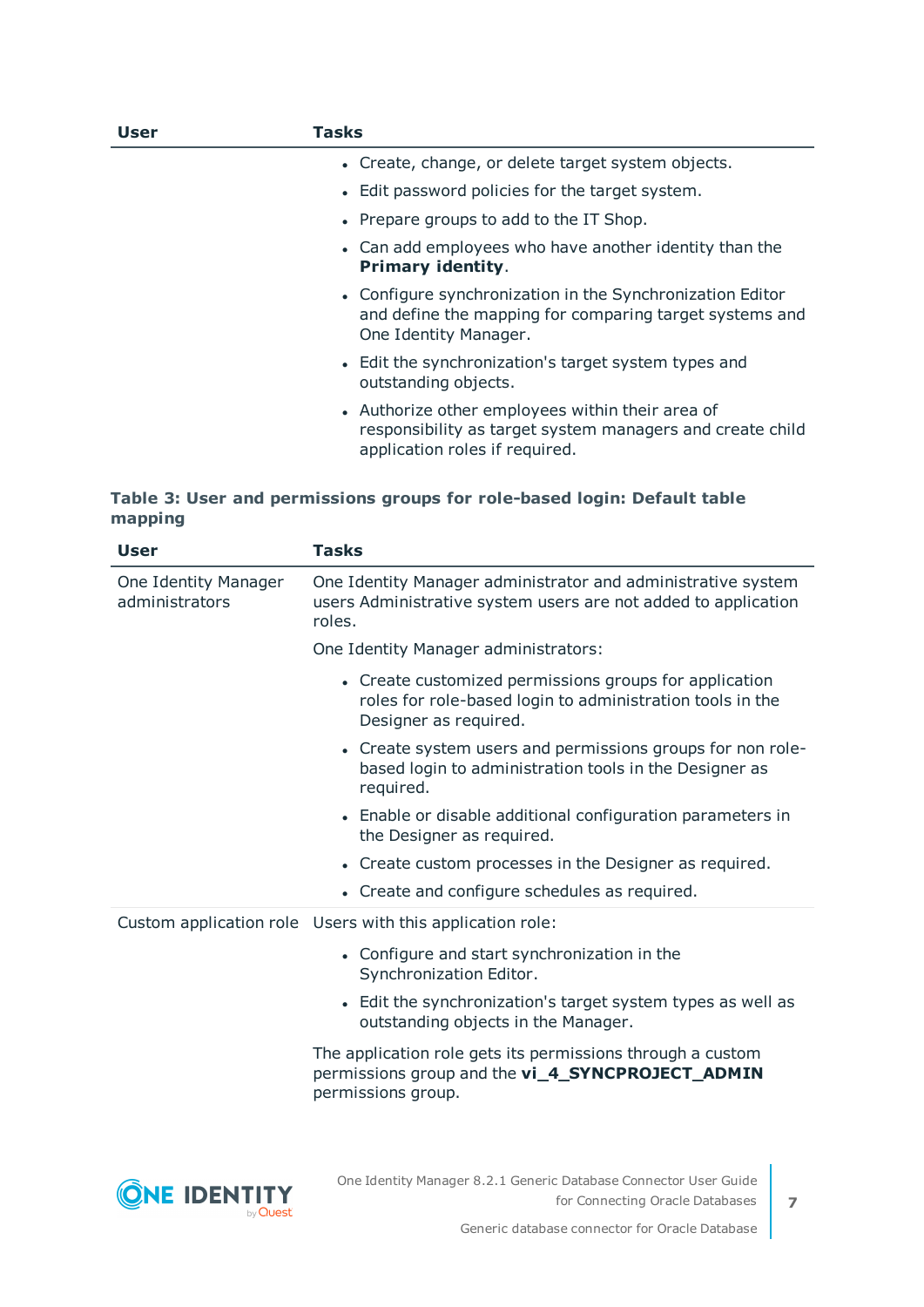### **Table 4: Users and permissions groups for role-based login: Custom table mapping**

| <b>User</b>                            | <b>Tasks</b>                                                                                                                                                                                                                                           |  |  |  |  |
|----------------------------------------|--------------------------------------------------------------------------------------------------------------------------------------------------------------------------------------------------------------------------------------------------------|--|--|--|--|
| One Identity Manager<br>administrators | One Identity Manager administrator and administrative system<br>users Administrative system users are not added to application<br>roles.                                                                                                               |  |  |  |  |
|                                        | One Identity Manager administrators:                                                                                                                                                                                                                   |  |  |  |  |
|                                        | • Create customized permissions groups for application<br>roles for role-based login to administration tools in the<br>Designer as required.                                                                                                           |  |  |  |  |
|                                        | • Create system users and permissions groups for non role-<br>based login to administration tools in the Designer as<br>required.                                                                                                                      |  |  |  |  |
|                                        | • Enable or disable additional configuration parameters in<br>the Designer as required.                                                                                                                                                                |  |  |  |  |
|                                        | • Create custom processes in the Designer as required.                                                                                                                                                                                                 |  |  |  |  |
|                                        | • Create and configure schedules as required.                                                                                                                                                                                                          |  |  |  |  |
| Application roles for<br>custom tasks  | Administrators must be assigned to the <b>Custom</b>  <br>Administrators application role.                                                                                                                                                             |  |  |  |  |
|                                        | Users with this application role:                                                                                                                                                                                                                      |  |  |  |  |
|                                        | • Administrate custom application roles.                                                                                                                                                                                                               |  |  |  |  |
|                                        | • Set up other application roles for managers if required.                                                                                                                                                                                             |  |  |  |  |
| Manager for custom<br>tasks            | Managers must be assigned to the Custom   Managers<br>application role or a child role.                                                                                                                                                                |  |  |  |  |
|                                        | Users with this application role:                                                                                                                                                                                                                      |  |  |  |  |
|                                        | • Add custom task in One Identity Manager.                                                                                                                                                                                                             |  |  |  |  |
|                                        | • Configure and start synchronization in the<br>Synchronization Editor.                                                                                                                                                                                |  |  |  |  |
|                                        | • Edit the synchronization's target system types as well as<br>outstanding objects in the Manager.                                                                                                                                                     |  |  |  |  |
|                                        | You can use these application roles, for example, to guarantee<br>One Identity Manager user permissions on custom tables or<br>columns. All application roles that you define here must obtain<br>their permissions through custom permissions groups. |  |  |  |  |
|                                        | The application role gets its permissions through a custom<br>permissions group and the vi_4_SYNCPROJECT_ADMIN<br>permissions group.                                                                                                                   |  |  |  |  |

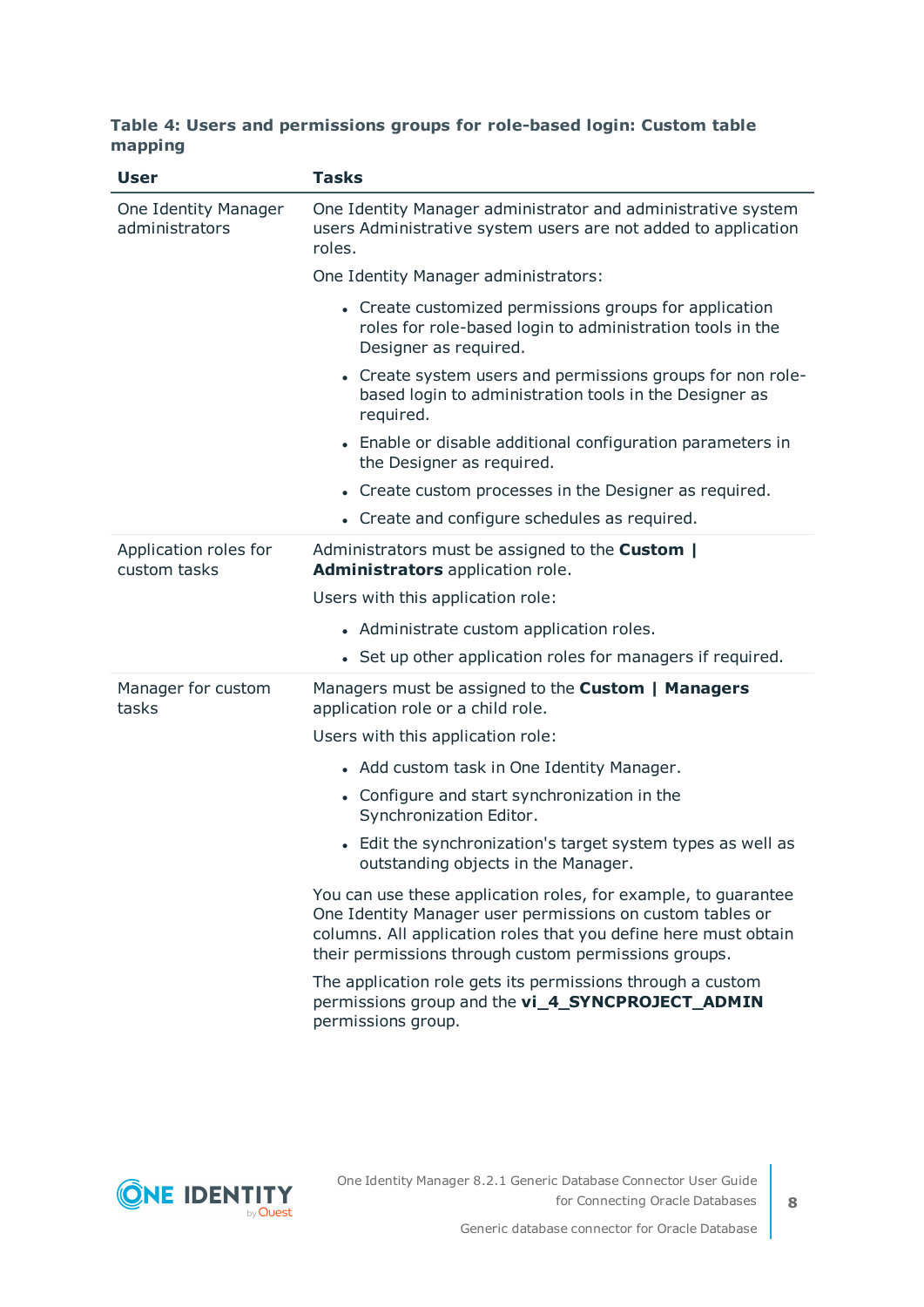### *To configure synchronization projects and target system synchronization (in the use cases 2 and 3)*

- 1. Set up a custom permissions group with all permissions for configuring synchronization and editing synchronization objects.
- 2. Assign a custom application role to this permissions group.

### **Detailed information about this topic**

• Setting up custom application roles for [synchronization](#page-8-0) on page 9

### <span id="page-8-0"></span>**Setting up custom application roles for synchronization**

For role-based login, create a custom application role to guarantee One Identity Manager users the necessary permissions for configuring synchronization and handling outstanding objects. This application role obtains the required permissions by using a custom permissions group.

### *To set up an application role for synchronization (use case 2):*

- 1. In the Manager, select the default application role to use to edit the objects you want to synchronization.
	- Establish the application role's default permissions group.

If you want to import employee data, for example, select the **Identity Management | Employees | Administrators** application role. The default permissions group of this application role is **vi\_4\_PERSONADMIN**.

- 2. In the Designer, create a new permissions group .
	- <sup>l</sup> Set the **Only use for role based authentication** option.
- 3. Make the new permissions group dependent on the **vi\_4\_SYNCPROJECT\_ADMIN** permissions group.

Then the **vi\_4\_SYNCPROJECT\_ADMIN** permissions groups must be assigned as the parent permissions group. This means that the new permissions group inherits the properties.

4. Make the new permissions group dependent on the default permissions group of the selected default application role.

Then the default permissions groups must be assigned as the parent permissions group. This means that the new permissions group inherits the properties.

- 5. Save the changes.
- 6. In the Manager, create a new application role.

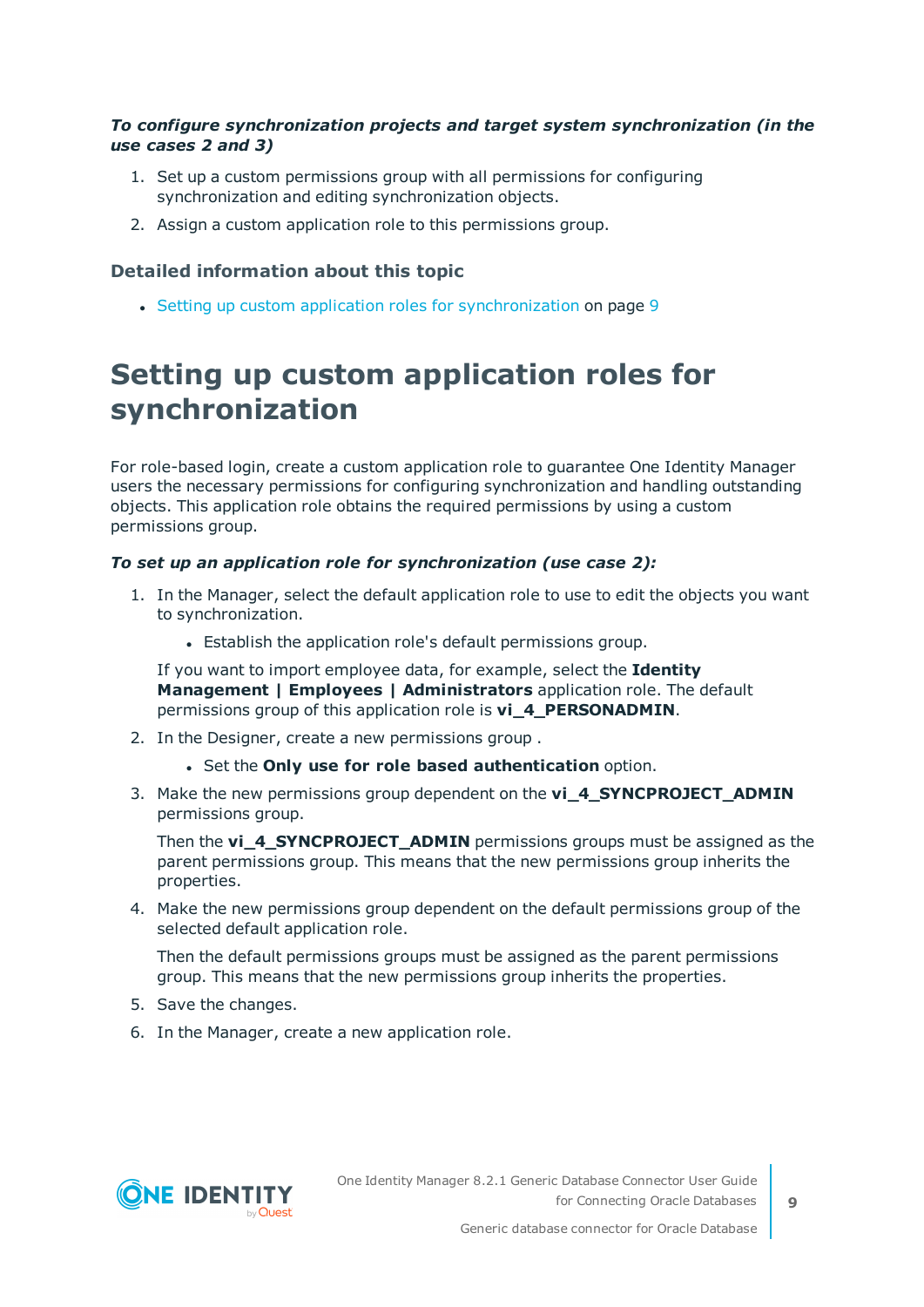- a. Assign the selected application role to be the parent application role.
- b. Assign the newly created permissions group.
- 7. Assign employees to this application role.
- 8. Save the changes.

### *To set up an application role for synchronization (use case 3):*

- 1. In the Designer, create a new permissions group for custom tables that are populated by synchronization.
	- <sup>l</sup> Set the **Only use for role based authentication** option.
- 2. Guarantee this permissions group all the required permissions to the custom tables.
- 3. Create another permissions group for synchronization.
	- <sup>l</sup> Set the **Only use for role based authentication** option.
- 4. Make the permissions group for synchronization dependent on the permissions group for custom tables.

Then the permissions group for custom tables must be assigned as the parent permissions group. This means the permissions groups for synchronization inherits its properties.

5. Make the permissions group for synchronization dependent on the **vi\_4\_ SYNCPROJECT\_ADMIN** permissions group.

Then the **vi\_4\_SYNCPROJECT\_ADMIN** permissions groups must be assigned as the parent permissions group. This means the permissions groups for synchronization inherits its properties.

- 6. Save the changes.
- 7. In the Manager, create a new application role.
	- a. Assign the **Custom | Managers** application role as the parent application role.
	- b. Assign the permissions group for the synchronization.
- 8. Assign employees to this application role.
- 9. Save the changes.

For more information about setting up application roles and permissions groups, see the *One Identity Manager Authorization and Authentication Guide*.

## <span id="page-9-0"></span>**Setting up the synchronization server**

A server with the following software must be available for setting up synchronization:

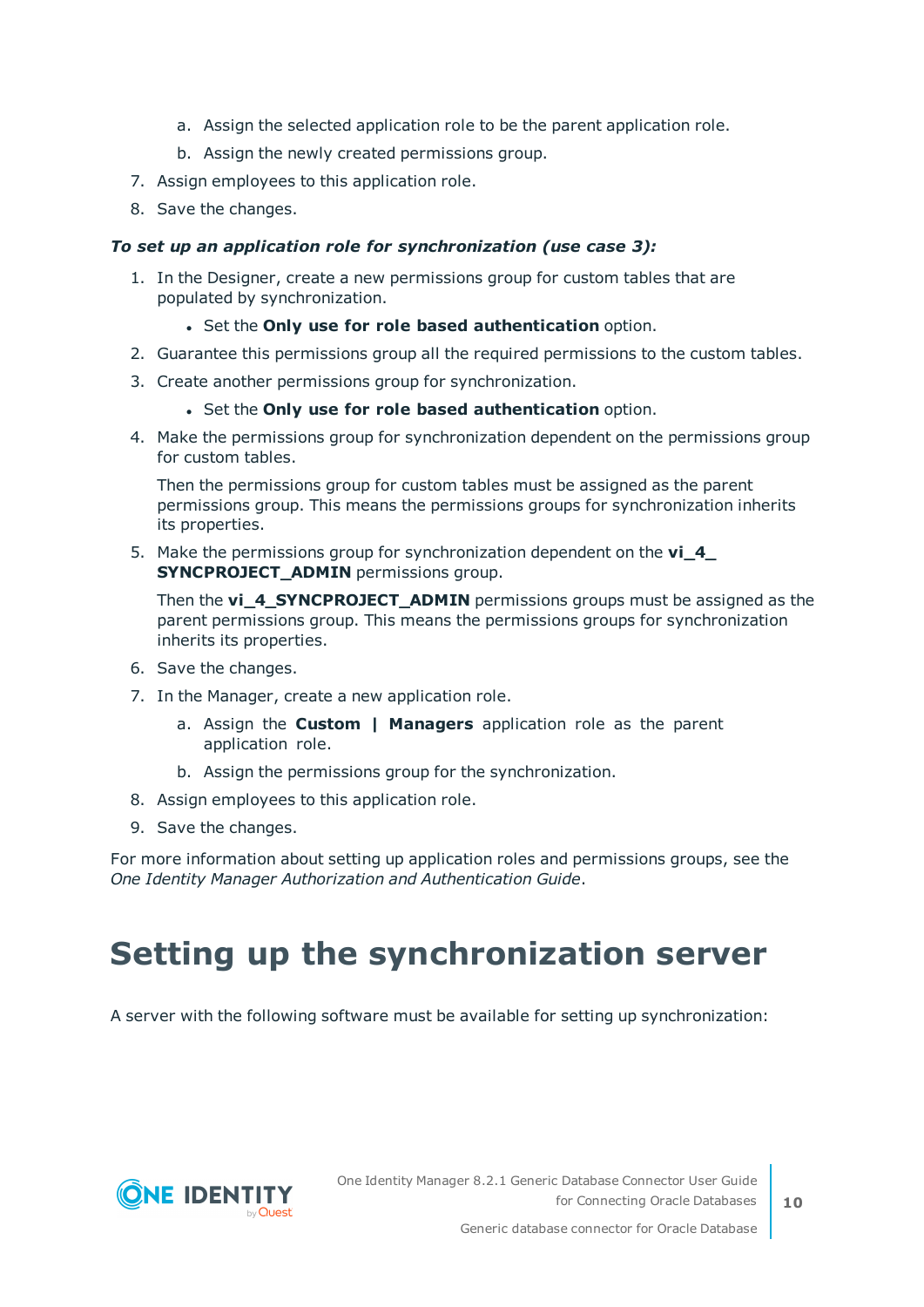- One Identity Manager Service
	- Install One Identity Manager components with the installation wizard.
		- 1. Select **Select installation modules with existing database**.
		- 2. Select the **Server | Job server** machine role.

For more information about system requirements for installing the One Identity Manager Service, see the *One Identity Manager Installation Guide*.

The synchronization server must be declared as a Job server in One Identity Manager.

Use the One Identity Manager Service to install the Server Installer. The program runs the following steps:

- Sets up a Job server.
- Specifies machine roles and server function for the Job server.
- Remotely installs One Identity Manager Service components corresponding to the machine roles.
- Configures the One Identity Manager Service.
- Starts the One Identity Manager Service.

NOTE: The program performs a remote installation of the One Identity Manager Service. Local installation of the service is not possible with this program.

To remotely install the One Identity Manager Service, you must have an administrative workstation on which the One Identity Manager components are installed. For detailed information about installing a workstation, see the *One Identity Manager Installation Guide*.

NOTE: To generate processes for the Job server, you need the provider, connection parameters, and the authentication data. By default, this information is determined from the database connection data. If the Job server runs through an application server, you must configure extra connection data in the Designer. For detailed information about setting up Job servers, see the *One Identity Manager Configuration Guide*.

### *To remotely install and configure One Identity Manager Service on a server*

- 1. Start the Server Installer program on your administrative workstation.
- 2. On the **Database connection** page, enter the valid connection credentials for the One Identity Manager database.
- 3. On the **Server properties** page, specify the server on which you want to install the One Identity Manager Service.
	- a. Select a Job server from the **Server** menu.

 $- OR -$ 

To create a new Job server, click **Add**.

b. Enter the following data for the Job server.

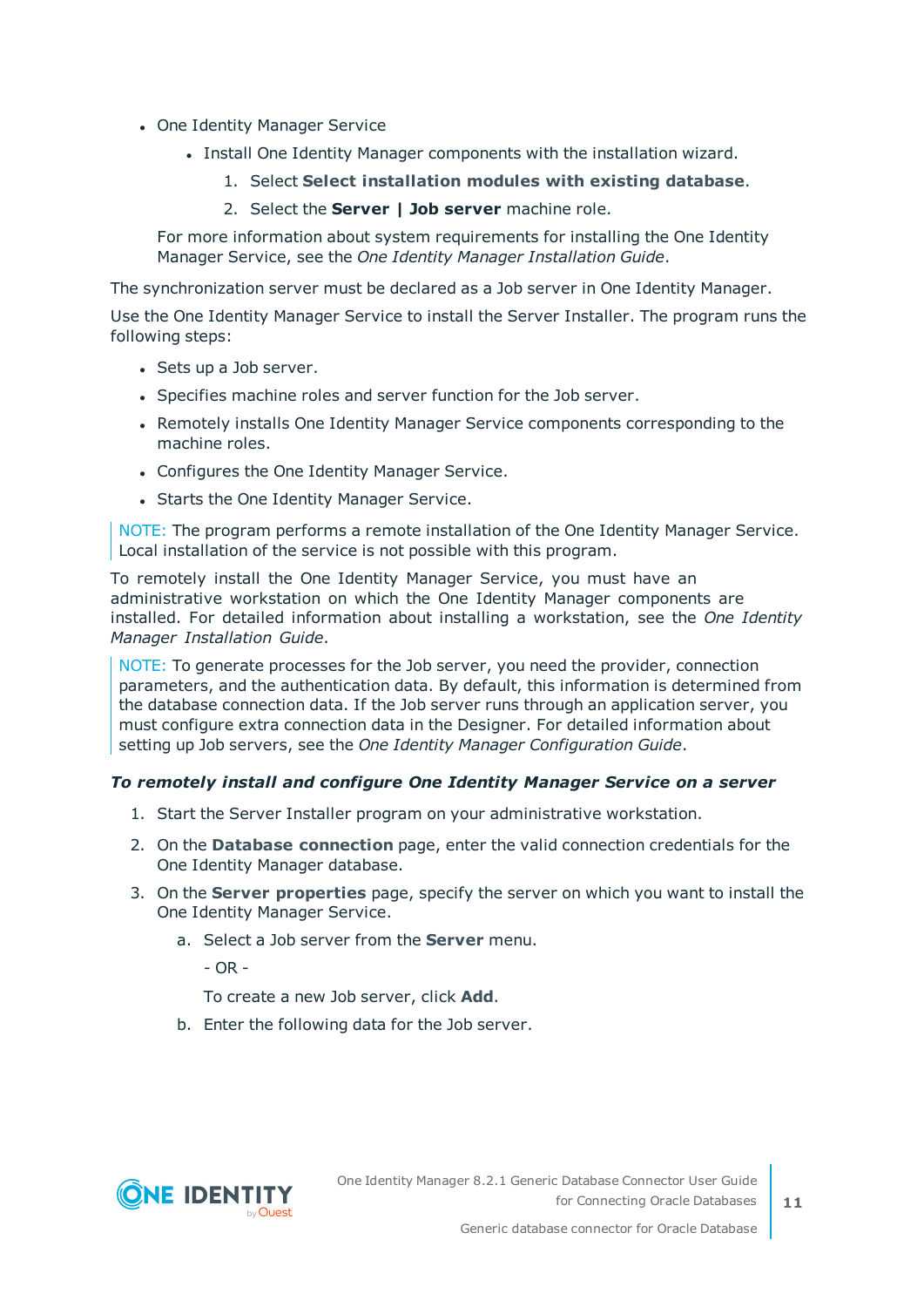- **Server: Name of the Job server.**
- **Queue**: Name of the queue to handle the process steps. Each Job server within the network must have a unique queue identifier. The process steps are requested by the Job queue using this exact queue name. The queue identifier is entered in the One Identity Manager Service configuration file.
- <sup>l</sup> **Full server name**: Full server name in accordance with DNS syntax.

Syntax:

<Name of servers>.<Fully qualified domain name>

NOTE: You can use the **Extended** option to make changes to other properties for the Job server. You can also edit the properties later with the Designer.

- 4. On the **Machine roles** page, select **Job server**.
- 5. On the **Server functions** page, select **Generic database connector**.
- 6. On the **Service Settings** page, enter the connection data and check the One Identity Manager Service configuration.

NOTE: The initial service configuration is predefined. If further changes need to be made to the configuration, you can do this later with the Designer. For detailed information about configuring the service, see the *One Identity Manager Configuration Guide*.

- For a direct connection to the database:
	- 1. Select **Process collection > sqlprovider**.
	- 2. Click the **Connection parameter** entry, then click the **Edit** button.
	- 3. Enter the connection data for the One Identity Manager database.
- For a connection to the application server:
	- 1. Select **Process collection**, click the **Insert** button and select **AppServerJobProvider**.
	- 2. Click the **Connection parameter** entry, then click the **Edit** button.
	- 3. Enter the connection data for the application server.
	- 4. Click the **Authentication data** entry and click the **Edit** button.
	- 5. Select the authentication module. Depending on the authentication module, other data may be required, such as user and password. For detailed information about One Identity Manager authentication modules, see the *One Identity Manager Authorization and Authentication Guide*.
- 7. To configure remote installations, click **Next**.
- 8. Confirm the security prompt with **Yes**.
- 9. On the **Select installation source** page, select the directory with the install files. Change the directory if necessary.
- 10. If the database is encrypted, on the **Select private key file** page, select the file with the private key.

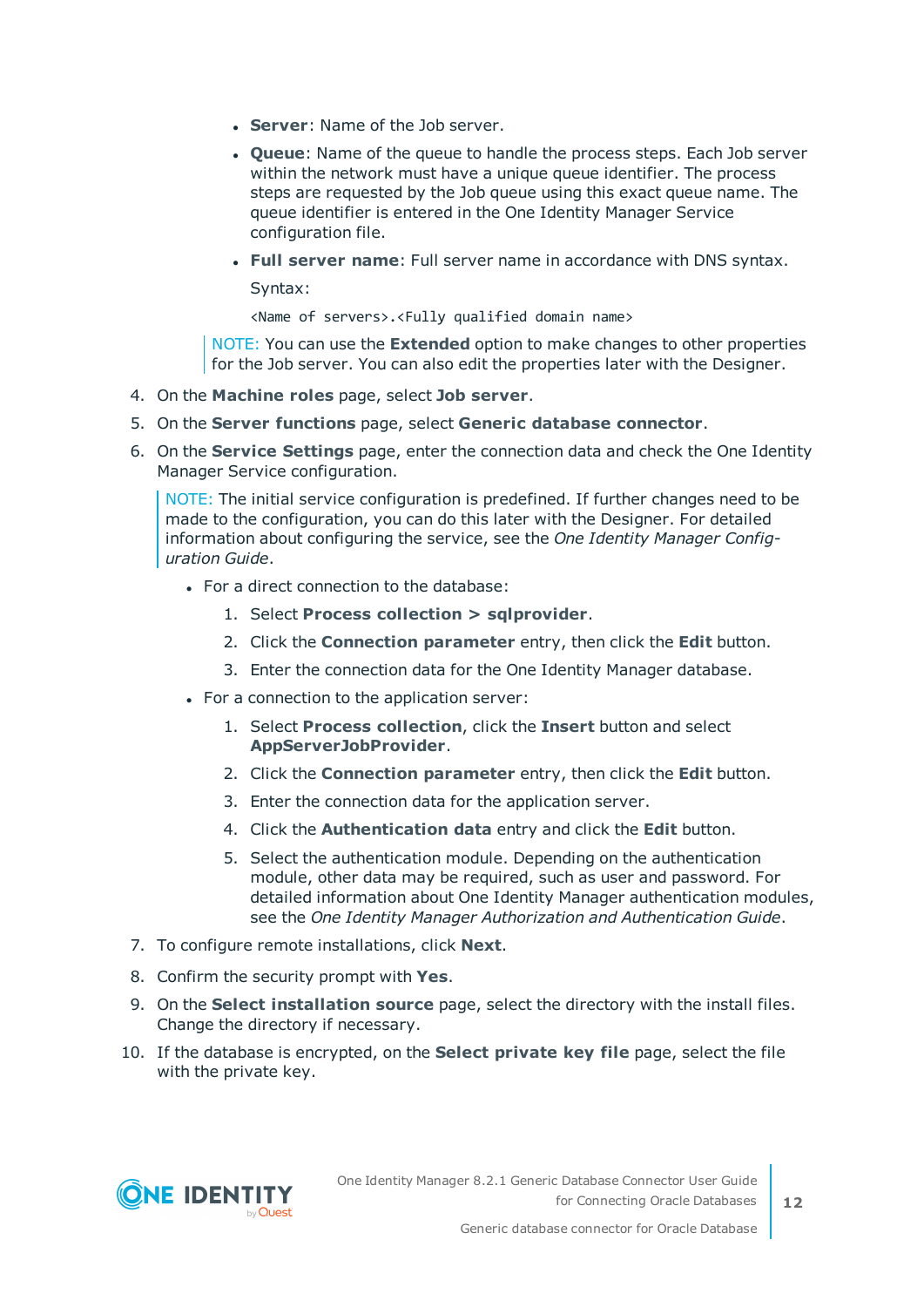- 11. On the **Service access** page, enter the service's installation data.
	- **Computer:** Enter the name or IP address of the server that the service is installed and started on.
	- **. Service account:** Enter the details of the user account that the One Identity Manager Service is running under. Enter the user account, the user account's password and password confirmation.

The service is installed using the user account with which you are logged in to the administrative workstation. If you want to use another user account for installing the service, you can enter it in the advanced options. You can also change the One Identity Manager Service details, such as the installation directory, name, display name, and the One Identity Manager Service description, using the advanced options.

12. Click **Next** to start installing the service.

Installation of the service occurs automatically and may take some time.

13. Click **Finish** on the last page of the Server Installer.

NOTE: In a default installation, the service is entered in the server's service management with the name **One Identity Manager Service**.

## <span id="page-12-0"></span>**Creating a synchronization project**

A synchronization project collects all the information required for synchronizing the One Identity Manager database with a target system. Connection data for target systems, schema types and properties, mapping, and synchronization workflows all belong to this.

Make the following information available for setting up a synchronization project for synchronizing with the generic database connector.

| Data                      | <b>Explanation</b>                                                                                                                                                                                                                                                                 |  |  |
|---------------------------|------------------------------------------------------------------------------------------------------------------------------------------------------------------------------------------------------------------------------------------------------------------------------------|--|--|
| Synchronization<br>server | All One Identity Manager Service actions are run against the<br>target system environment on the synchronization server. Data<br>entries required for synchronization and administration with the<br>One Identity Manager database are processed by the<br>synchronization server. |  |  |
|                           | Installed components:                                                                                                                                                                                                                                                              |  |  |
|                           | • One Identity Manager Service (started)                                                                                                                                                                                                                                           |  |  |
|                           | The synchronization server must be declared as a Job server in<br>One Identity Manager. The Job server name is required.                                                                                                                                                           |  |  |
|                           | For more information, see Setting up the synchronization server<br>on page 10.                                                                                                                                                                                                     |  |  |
|                           |                                                                                                                                                                                                                                                                                    |  |  |

|  | Table 5: Information required for setting up a synchronization project |  |  |  |  |  |
|--|------------------------------------------------------------------------|--|--|--|--|--|
|  |                                                                        |  |  |  |  |  |

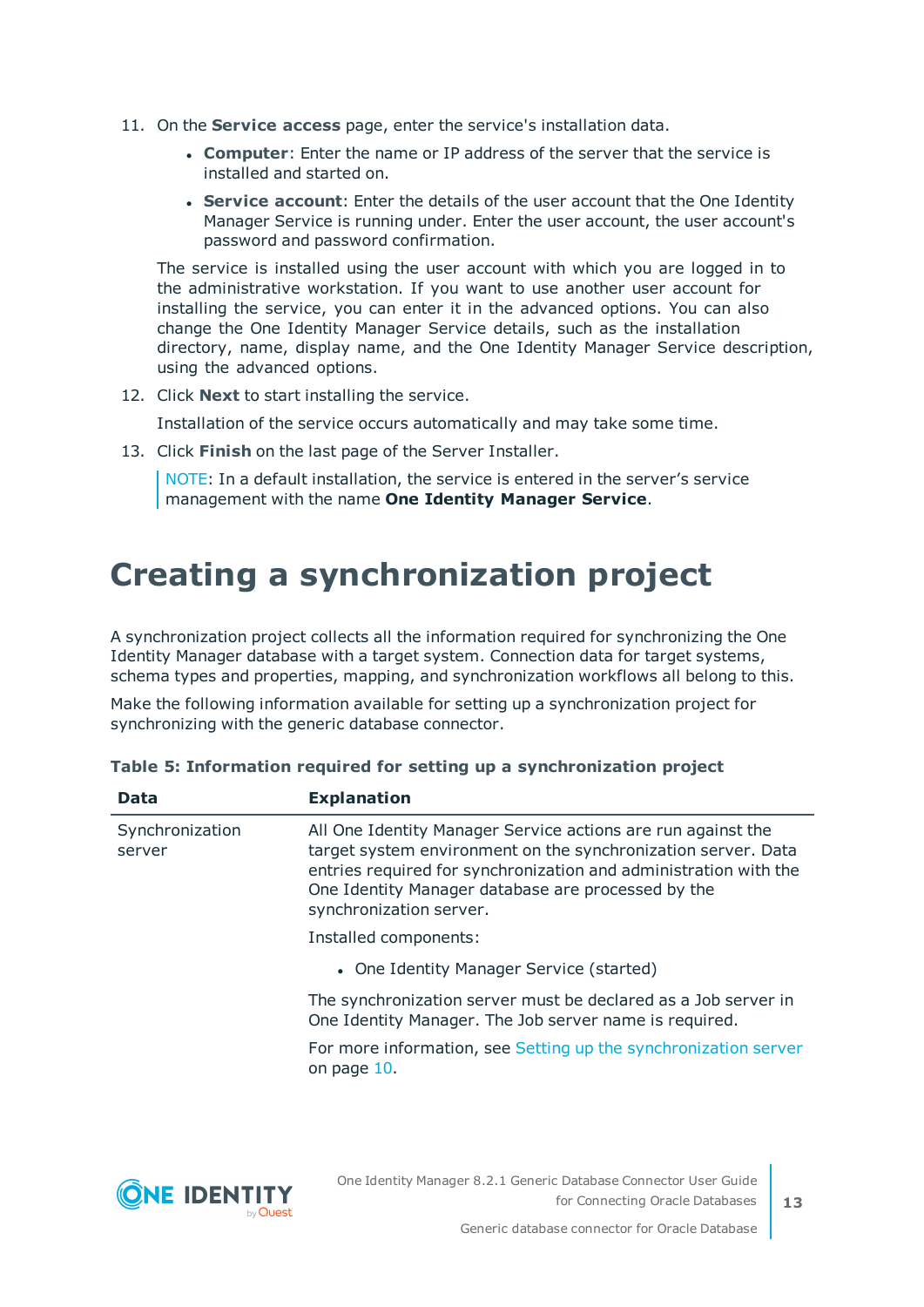| <b>Data</b>                 | <b>Explanation</b>                                                                                                                                                                                                                                                                                                                                                                                                                                                                                                                                                            |
|-----------------------------|-------------------------------------------------------------------------------------------------------------------------------------------------------------------------------------------------------------------------------------------------------------------------------------------------------------------------------------------------------------------------------------------------------------------------------------------------------------------------------------------------------------------------------------------------------------------------------|
| Remote connection<br>server | To configure synchronization with a target system, One Identity<br>Manager must load the data from the target system. One<br>Identity Manager communicates directly with the target system<br>to do this. Sometimes direct access from the workstation, on<br>which the Synchronization Editor is installed, is not possible. For<br>example, because of the firewall configuration or the<br>workstation does not fulfill the necessary hardware and software<br>requirements. If direct access is not possible from the<br>workstation, you can set up a remote connection. |
|                             | The remote connection server and the workstation must be in<br>the same Active Directory domain.                                                                                                                                                                                                                                                                                                                                                                                                                                                                              |
|                             | Remote connection server configuration:                                                                                                                                                                                                                                                                                                                                                                                                                                                                                                                                       |
|                             | • One Identity Manager Service is started                                                                                                                                                                                                                                                                                                                                                                                                                                                                                                                                     |
|                             | • RemoteConnectPlugin is installed                                                                                                                                                                                                                                                                                                                                                                                                                                                                                                                                            |
|                             | The remote connection server must be declared as a Job server<br>in One Identity Manager. The Job server name is required.                                                                                                                                                                                                                                                                                                                                                                                                                                                    |
|                             | TIP: The remote connection server requires the same config-<br>uration as the synchronization server (with regard to the<br>installed software and entitlements). Use the synchronization<br>as remote connection server at the same time, by simply<br>installing the RemoteConnectPlugin as well.                                                                                                                                                                                                                                                                           |
|                             | For more detailed information about setting up a remote<br>connection, see the One Identity Manager Target System<br>Synchronization Reference Guide.                                                                                                                                                                                                                                                                                                                                                                                                                         |
| Synchronization<br>workflow | Set the Data import option in the synchronization step if<br>synchronization data is imported from a secondary system.<br>For more detailed information about synchronizing user data<br>with different systems, see the One Identity Manager Target<br>System Synchronization Reference Guide.                                                                                                                                                                                                                                                                               |
| Base object                 | You cannot normally specify a base object for synchronizing with<br>database connectors. In this case, assignment of one base table<br>and the synchronization server is sufficient.<br>• Select the table from the <b>Base table</b> menu in which to<br>load the objects. The base table can be used to defined                                                                                                                                                                                                                                                             |
|                             | downstream processes for synchronization. For more<br>information about downstream processes, see the One<br>Identity Manager Target System Synchronization<br>Reference Guide.                                                                                                                                                                                                                                                                                                                                                                                               |
|                             | • The Synchronization servers menu displays all Job<br>servers with an enabled Generic database connector                                                                                                                                                                                                                                                                                                                                                                                                                                                                     |

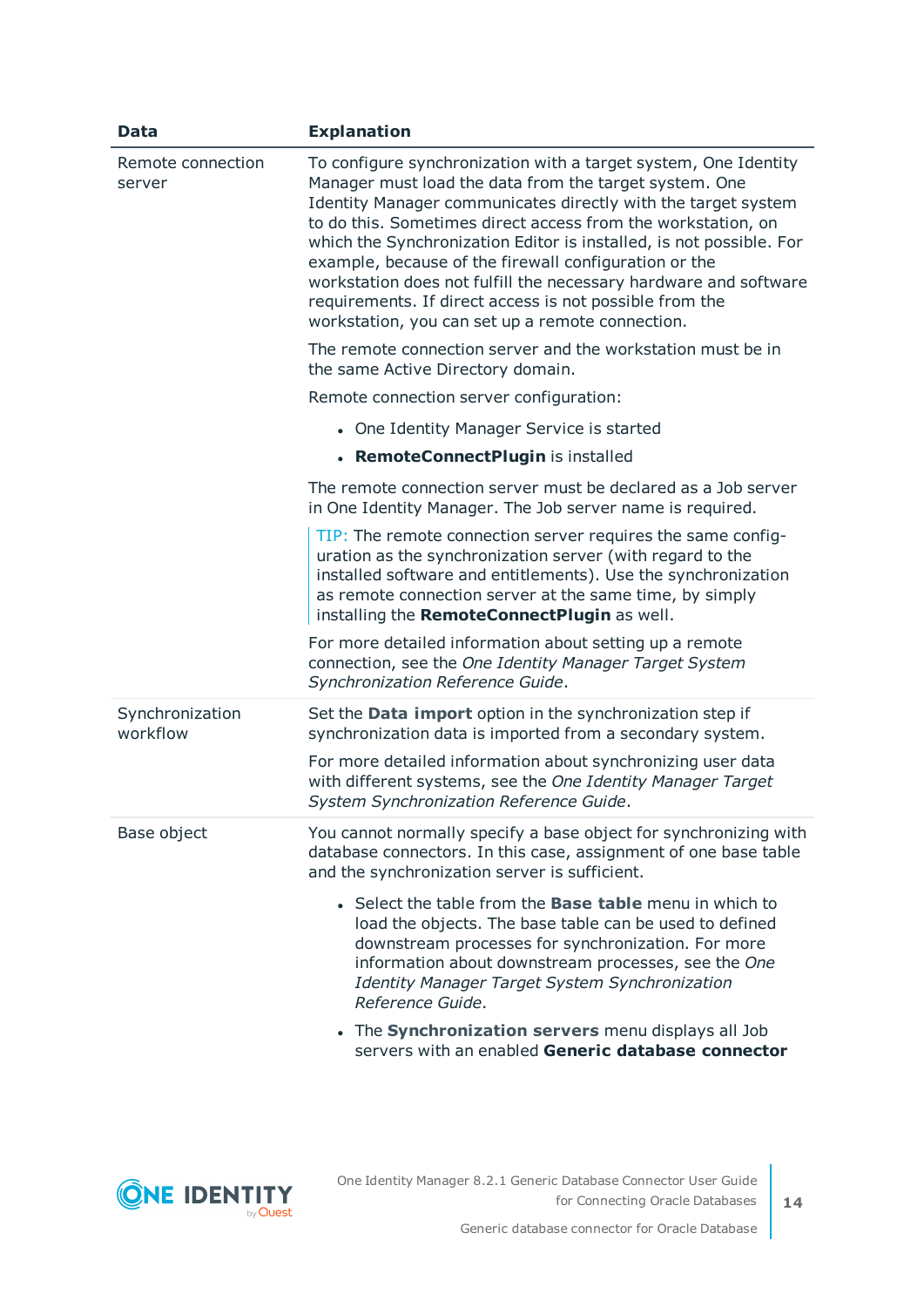| <b>Data</b>  | <b>Explanation</b>                                                                                                                   |
|--------------|--------------------------------------------------------------------------------------------------------------------------------------|
|              | server function.                                                                                                                     |
| Variable set | If you implement specialized variable sets, ensure that the start<br>up configuration and the base object use the same variable set. |

### *To configure synchronization with the generic database connector*

- 1. Create a new synchronization project.
- 2. Add mappings. Define property mapping rules and object matching rules.
- 3. Create synchronization workflows.
- 4. Create a start up configuration.
- 5. Define the synchronization scope.
- 6. Specify the base object of the synchronization.
- 7. Specify the extent of the synchronization log.
- 8. Run a consistency check.
- 9. Activate the synchronization project.
- 10. Save the new synchronization project in the database.

### **Detailed information about this topic**

• Creating a [synchronization](#page-14-0) project on page 15

### <span id="page-14-0"></span>**Creating a synchronization project**

There is a wizard to assist you with setting up a synchronization project. This wizard takes you through all the steps you need to set up initial synchronization with a target system. Click **Next** once you have entered all the data for a step.

NOTE: The following sequence describes how to configure a synchronization project if the Synchronization Editor is both:

- . Run in default mode
- Started from the Launchpad

If you run the project wizard in expert mode or directly from the Synchronization Editor, additional configuration settings can be made. Follow the project wizard instructions through these steps.

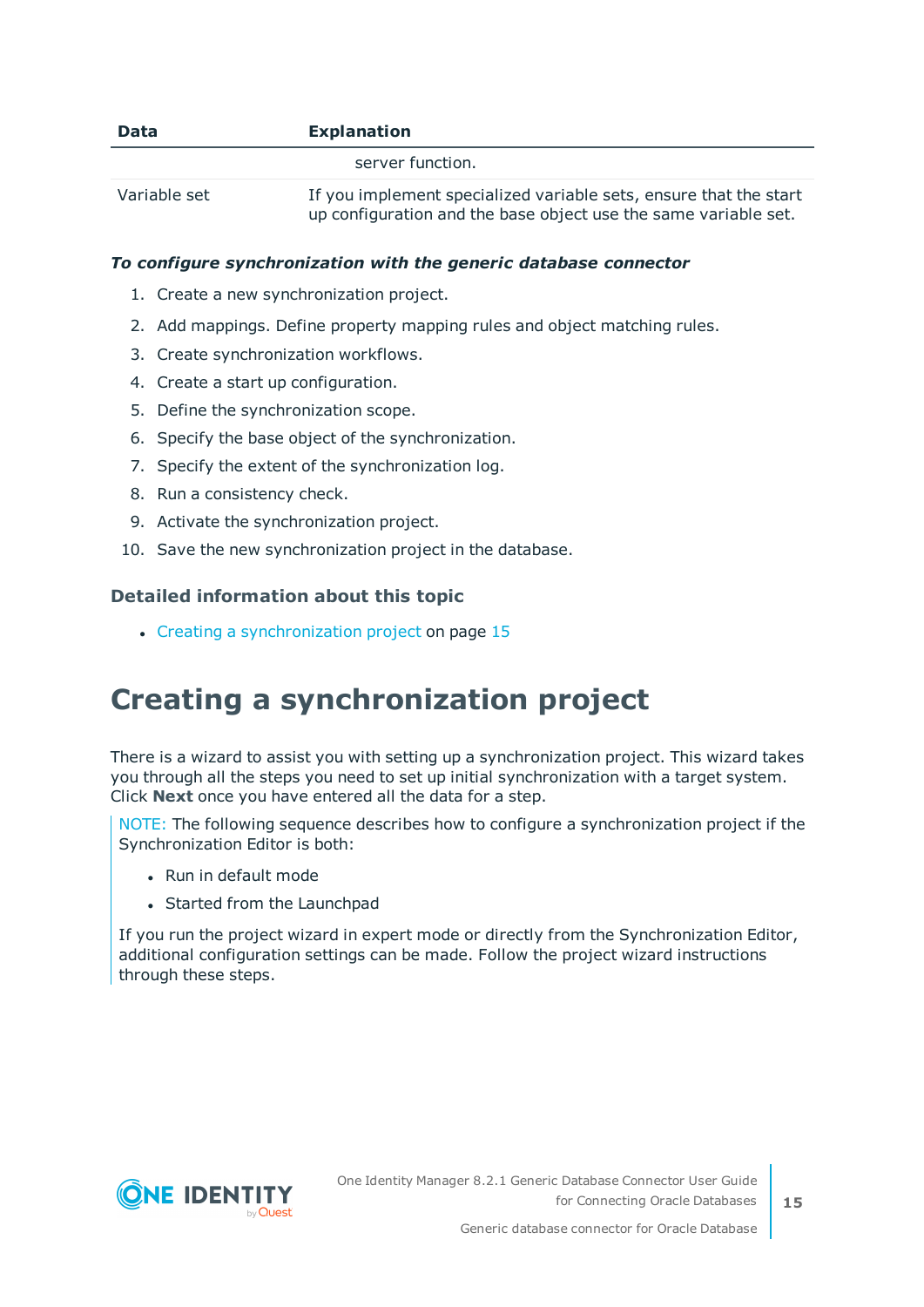### *To set up a synchronization project*

1. Start the Launchpad and log in on the One Identity Manager database.

NOTE: If synchronization is run by an application server, connect the database through the application server.

2. Select the **Generic Database Connector** and click **Run**.

This starts the Synchronization Editor's project wizard.

- 3. On the **System access** page, specify how One Identity Manager can access the target system.
	- If access is possible from the workstation on which you started the Synchronization Editor, do not change any settings.
	- If access is not possible from the workstation on which you started the Synchronization Editor, you can set up a remote connection.

Enable the **Connect using remote connection server** option and select the server to be used for the connection under **Job server**.

- <sup>l</sup> Click **Next** to start the system connection wizard to create a connection to an external database.
- 4. On the **Select database system** page, select the database system to which you want to connect.
	- <sup>l</sup> Select **Oracle Database**.
- 5. Configure the system connection.

For more [information,](#page-16-0) see Connecting a system to an Oracle Database on page 17.

- 6. On the **Save configuration** page, you can save the current configuration as a template. When you reconnect to a database system of the same type, you can use this configuration as a template.
	- I Click **a** and enter the name and repository of the configuration file.
- 7. You can save the connection data on the last page of the system connection wizard.
	- <sup>l</sup> Set the **Save connection locally** option to save the connection data. This can be reused when you set up other synchronization projects.
	- <sup>l</sup> Click **Finish**, to end the system connection wizard and return to the project wizard.
- 8. On the **One Identity Manager Connection** tab, test the data for connecting to the One Identity Manager database. The data is loaded from the connected database. Reenter the password.

NOTE:

- If you use an unencrypted One Identity Manager database and have not yet saved any synchronization projects to the database, you need to enter all connection data again.
- . This page is not shown if a synchronization project already exists.

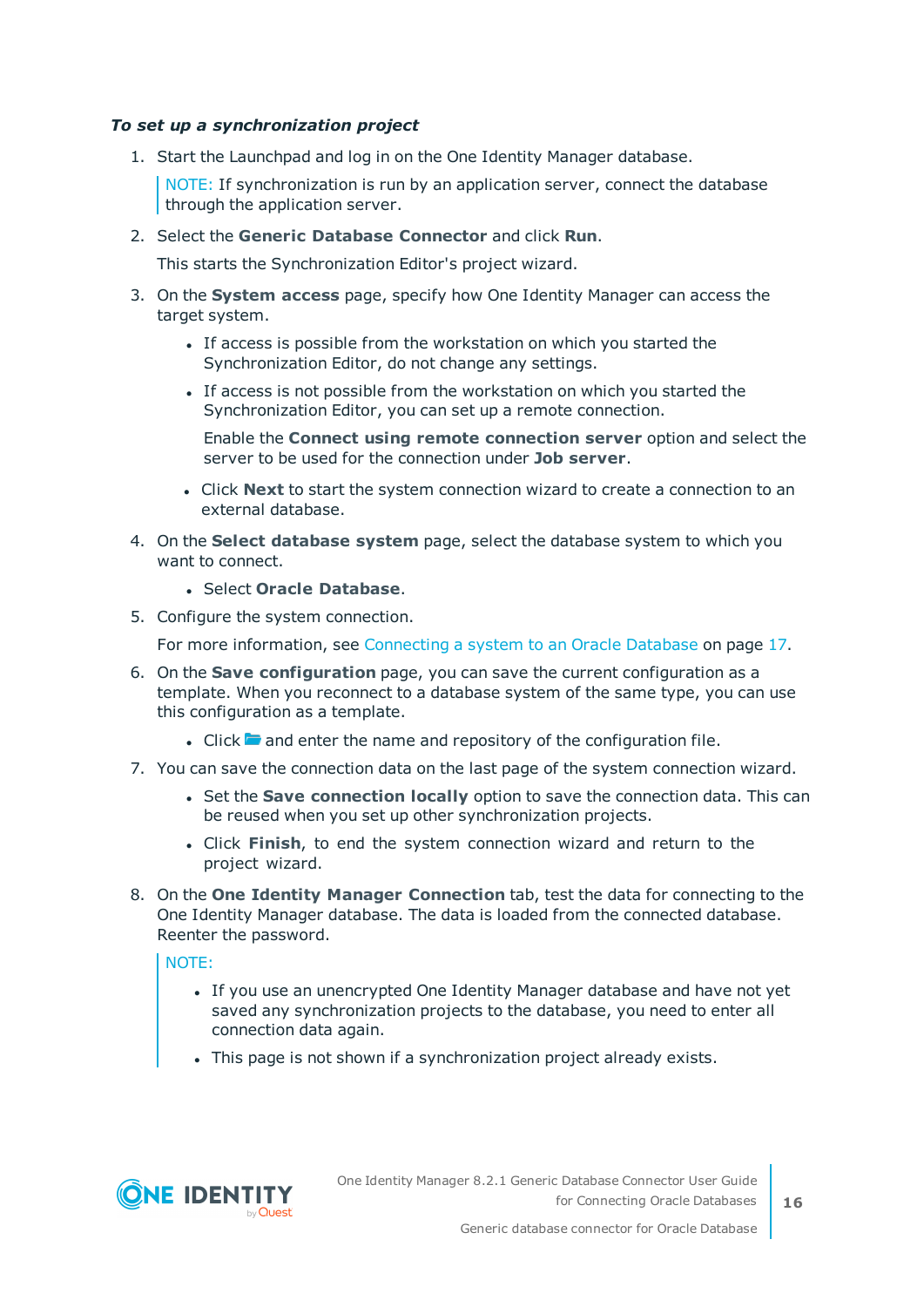- 9. The wizard loads the target system schema. This may take a few minutes depending on the type of target system access and the size of the target system.
- 10. On the **Select project template** page, select a project template to use for setting up the synchronization configuration.

NOTE: The generic database connector does not provide a default project template for setting up synchronization. If you have created your own project template, you can select it to configure the synchronization project. Otherwise, select **Create blank project**.

11. Enter the general setting for the synchronization project under **General**.

| <b>Property</b>    | <b>Description</b>                                                                                                                                  |
|--------------------|-----------------------------------------------------------------------------------------------------------------------------------------------------|
| Display<br>name    | Display name for the synchronization project.                                                                                                       |
| Script<br>language | Language in which the scripts for this synchronization project are<br>written.                                                                      |
|                    | Scripts are implemented at various points in the synchronization<br>configuration. Specify the script language when you set up an empty<br>project. |
|                    | IMPORTANT: You cannot change the script language once the<br>synchronization project has been saved.                                                |
|                    | If you use a project template, the template's script language is<br>used.                                                                           |
| Description        | Text field for additional explanation.                                                                                                              |

**Table 6: General properties of the synchronization project**

- 12. To close the project wizard, click **Finish**.
- <span id="page-16-0"></span>13. Save the synchronization project in the database.

### **Connecting a system to an Oracle Database**

| <b>Data</b>                  | <b>Explanation</b>                                                                                                                                                    |
|------------------------------|-----------------------------------------------------------------------------------------------------------------------------------------------------------------------|
| Server                       | Name of the server on which the database server is installed. The fully<br>qualified server name or the IP address may be given.                                      |
| User account<br>and password | User account and password used by the generic database connector to<br>log in to the external database. Make a user account available with<br>sufficient permissions. |
| Direct access                | Specifies whether the database connector has direct access to the                                                                                                     |

### **Table 7: Required information for connecting the system**

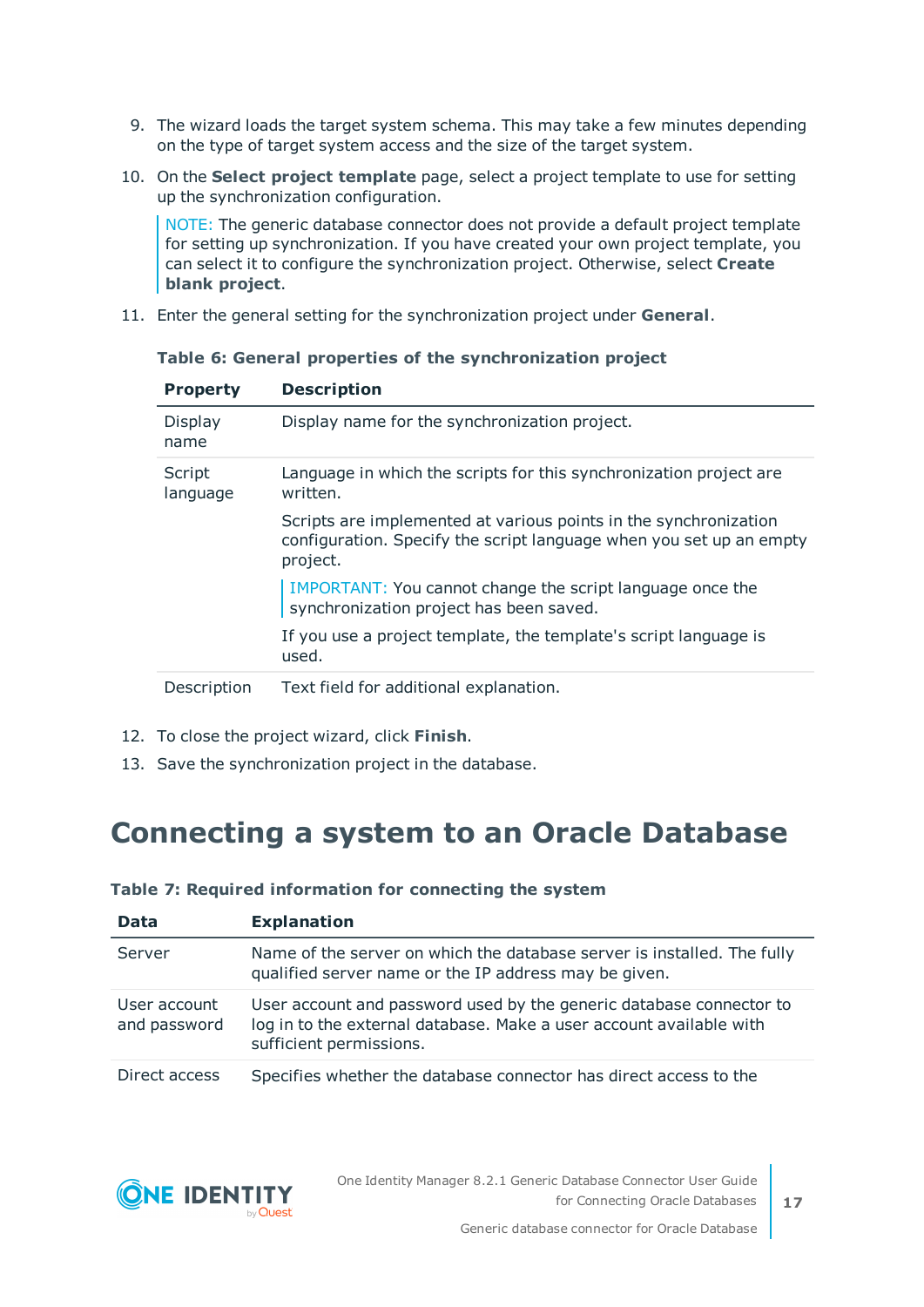| <b>Data</b>              | <b>Explanation</b>                                                                                                                                       |
|--------------------------|----------------------------------------------------------------------------------------------------------------------------------------------------------|
| client)                  | (without Oracle database. Disable this option for access though Oracle clients.<br>Which connection data is required, depends on how this option is set. |
| Port and<br>service name | Port of the Oracle instance and name of the service.                                                                                                     |
| Data source              | TNS alias name from TNSNames.ora.                                                                                                                        |

### *To configure the connection to an Oracle Database database*

- 1. Enter the connection parameters on the **Database connection** page. Enter all the parameters required by the generic database connector to create a connection with the selected database system.
	- To enter additional system-specific information about the system connection, click **Advanced**.

The database system connection is tested the moment you click **Next**.

- 2. On the **Describe the database** page, enter a display name and a unique identifier for the database connection.
	- <sup>l</sup> **Database display name**: Display name of the database for displaying in the One Identity Manager tools.
	- **.** System *identifier*: Unique system *identifier*.

IMPORTANT: The system identifier of the database must be unique. These identifiers help to differentiate between the databases. To prevent incorrect behavior and loss of data ensure that the system identifiers are unique within the One Identity Manager environment.

- Identifiers may not be defined more than once.
- Identifiers must not be changed after the connection is saved.
- 3. On the **Load configuration** page, you can enter a file from which the connection configuration can be loaded. This data is used in subsequent steps in the connection wizard and can be modified there.
- 4. On the **Time zone selection** page, select the time zone for the time zone data in the database. The time zone is required to convert the time saved in the database into the local time. The local time is displayed in One Identity Manager tools.
- 5. On the **Initializing** page, you can specify additional connection settings. Write a script in the database syntax to specify number and date formats, language, and data sort order, for example. This script is then run every time you connect the system.
- 6. On the **Select partial schemas** page, you can reduce the database schema by selecting partial schemas. If the database contains several schema, specify here, which schemas are loaded into the synchronization project.
	- <sup>l</sup> In the **Partial schemas/owner** list, enable the schemas you want to be processed.

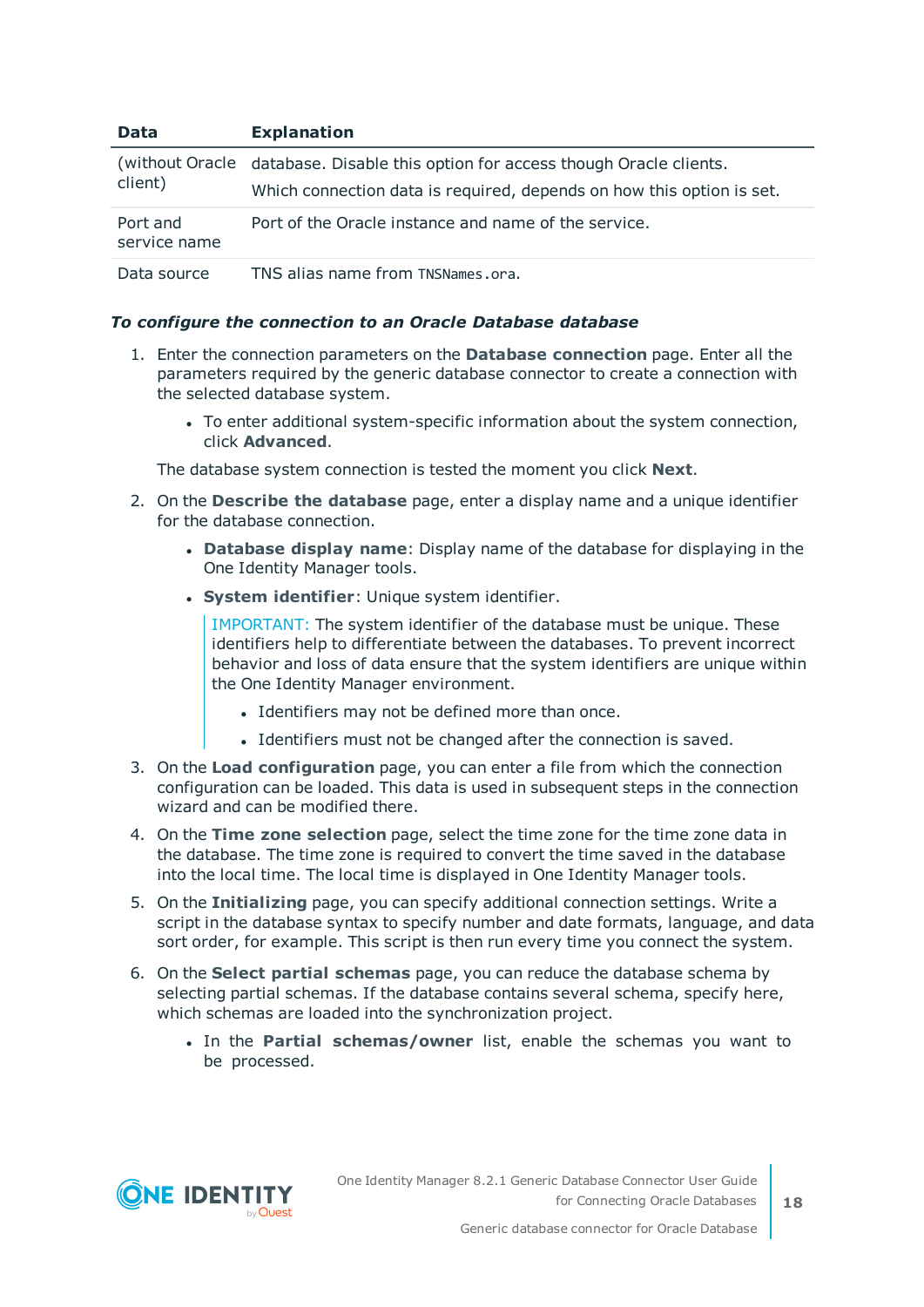- 7. The database schema is loaded on the **Schema detection** page. during which One Identity Manager tries to identify a known schema.
	- <sup>l</sup> If a One Identity Manager schema is detected, the **Fill in system description completely** option is displayed. If you only want allow read-only access to the database, you can deactivate this option.

If the schema is loaded successfully, the next step in the sequence can be carried out.

8. On the **Extend key information** page, specify columns for each table to be used as unique keys for identifying objects.

NOTE:

- This page is only displayed if the schema of the external database there are tables with no identifiable unique keys.
- Tables without unique keys are not used in the synchronization configuration.

### **Table 8: Defining unique keys**

| Hide<br>unconfigured changed.<br>tables | Specifies whether tables are hidden if no settings have been                                                                                                                                                                                                              |  |  |  |  |
|-----------------------------------------|---------------------------------------------------------------------------------------------------------------------------------------------------------------------------------------------------------------------------------------------------------------------------|--|--|--|--|
| Schema                                  | Tables without a unique key.                                                                                                                                                                                                                                              |  |  |  |  |
| Column is<br>key                        | Specifies whether the column contains a unique key.                                                                                                                                                                                                                       |  |  |  |  |
| Column<br>group                         | Button for editing column groups. Create a column group, if a unique<br>key can only be made of a combination of more than one column.<br>• To create a column group, click <b>Add</b> .<br>• To edit or remove an existing column group, click <b>Edit or</b><br>remove. |  |  |  |  |

### **Table 9: Column group properties**

#### **Property Description**

|         | Key name Column group identifier. Permitted characters are letters and under-<br>score. A virtual schema property is formed from the column group<br>called vrtColumnGroup <column group="">.</column> |
|---------|--------------------------------------------------------------------------------------------------------------------------------------------------------------------------------------------------------|
| Columns | Columns included in the column group. Mark all the columns that<br>together make up the unique key.                                                                                                    |
|         | NOTE: Columns of type Char are not supported.                                                                                                                                                          |

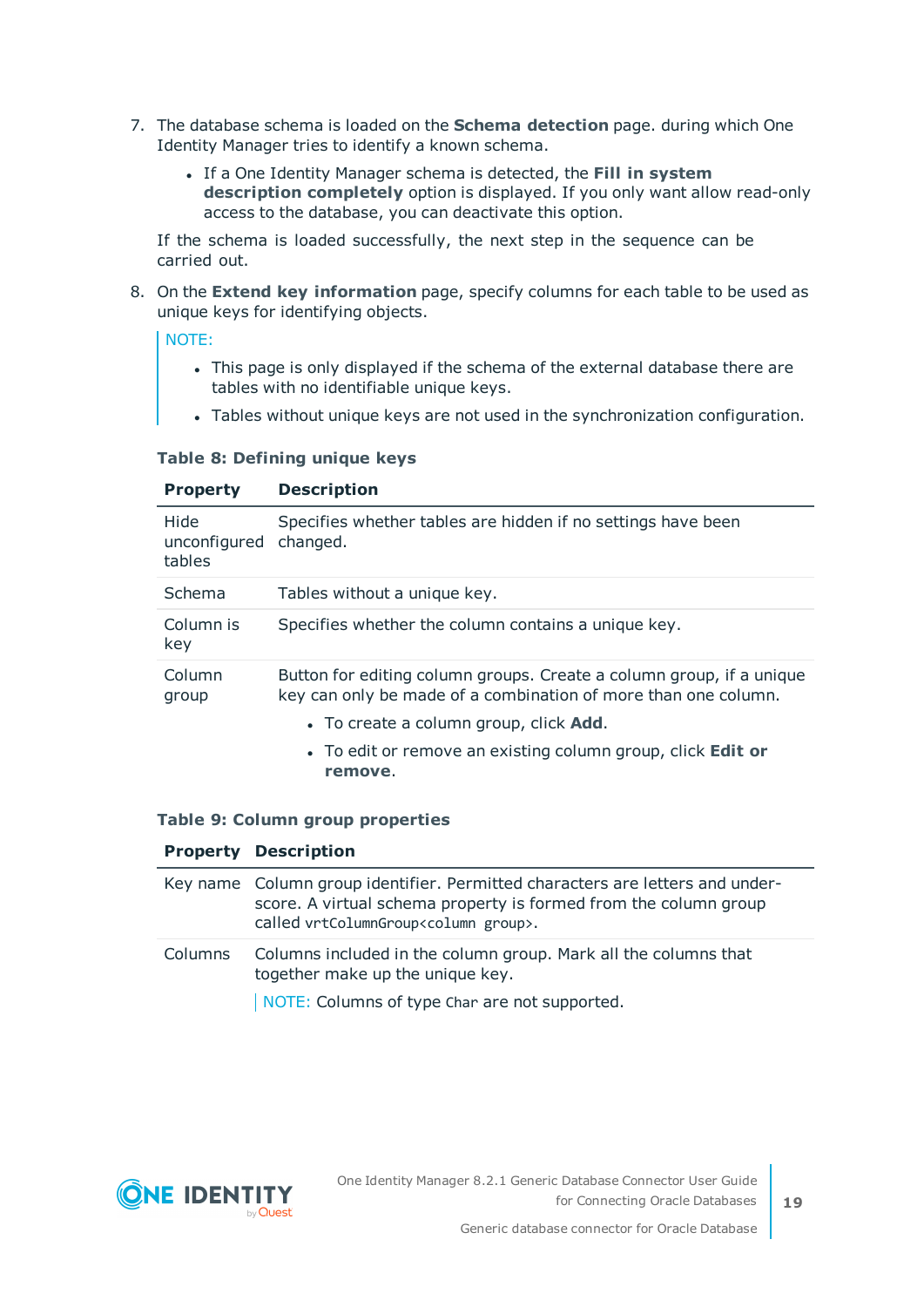9. On the **Define data relations** page, you can enter information about object relations.

| <b>Property</b>                     | <b>Description</b>                                                                                                                                            |  |  |  |  |  |  |
|-------------------------------------|---------------------------------------------------------------------------------------------------------------------------------------------------------------|--|--|--|--|--|--|
| Hide<br>unconfigured<br>tables      | Specifies whether tables are hidden if no settings have been<br>changed.                                                                                      |  |  |  |  |  |  |
| Schema                              | Database schema tables.                                                                                                                                       |  |  |  |  |  |  |
| Target(s)                           | Columns to which the reference refers. Enter the table and column<br>name in the following syntax:                                                            |  |  |  |  |  |  |
|                                     | <schema>.]<table name="">.<column name=""></column></table></schema>                                                                                          |  |  |  |  |  |  |
|                                     | If a reference points to several column, enter the targets in a<br>comma delimited list. The target columns must be labeled as key<br>columns.                |  |  |  |  |  |  |
|                                     | TIP: You can copy the column name of a referenced column using<br>the Copy fully qualified column names item in the context<br>menu and add this as a target. |  |  |  |  |  |  |
| Referential<br>integrity<br>enabled | Specifies whether the referential integrity of the data in the target<br>table has been tested.                                                               |  |  |  |  |  |  |

### **Table 10: Defining column relations**

10. On the **Complete schema** page, you can enter additional schema information.

### **Table 11: Additional schema information**

| <b>Property</b>                | <b>Description</b>                                                                                                                                                                                                     |  |  |  |  |  |
|--------------------------------|------------------------------------------------------------------------------------------------------------------------------------------------------------------------------------------------------------------------|--|--|--|--|--|
| Hide<br>unconfigured<br>tables | Specifies whether tables are hidden if no settings have been<br>changed.                                                                                                                                               |  |  |  |  |  |
| Schema                         | Tables and schemas of the database schema.                                                                                                                                                                             |  |  |  |  |  |
| Display<br>value               | Column used in the display pattern.<br>• To use the column in the display pattern, click <b>Add.</b>                                                                                                                   |  |  |  |  |  |
| Preferred<br>key               | Specifies whether the column is primarily used for object identi-<br>fication. A preferred key can defined, if a table has more than one<br>unique key. Only columns with the <b>String</b> data type can be selected. |  |  |  |  |  |
| Contains<br>sensitive<br>data  | Specifies whether the column contains sensitive data.                                                                                                                                                                  |  |  |  |  |  |

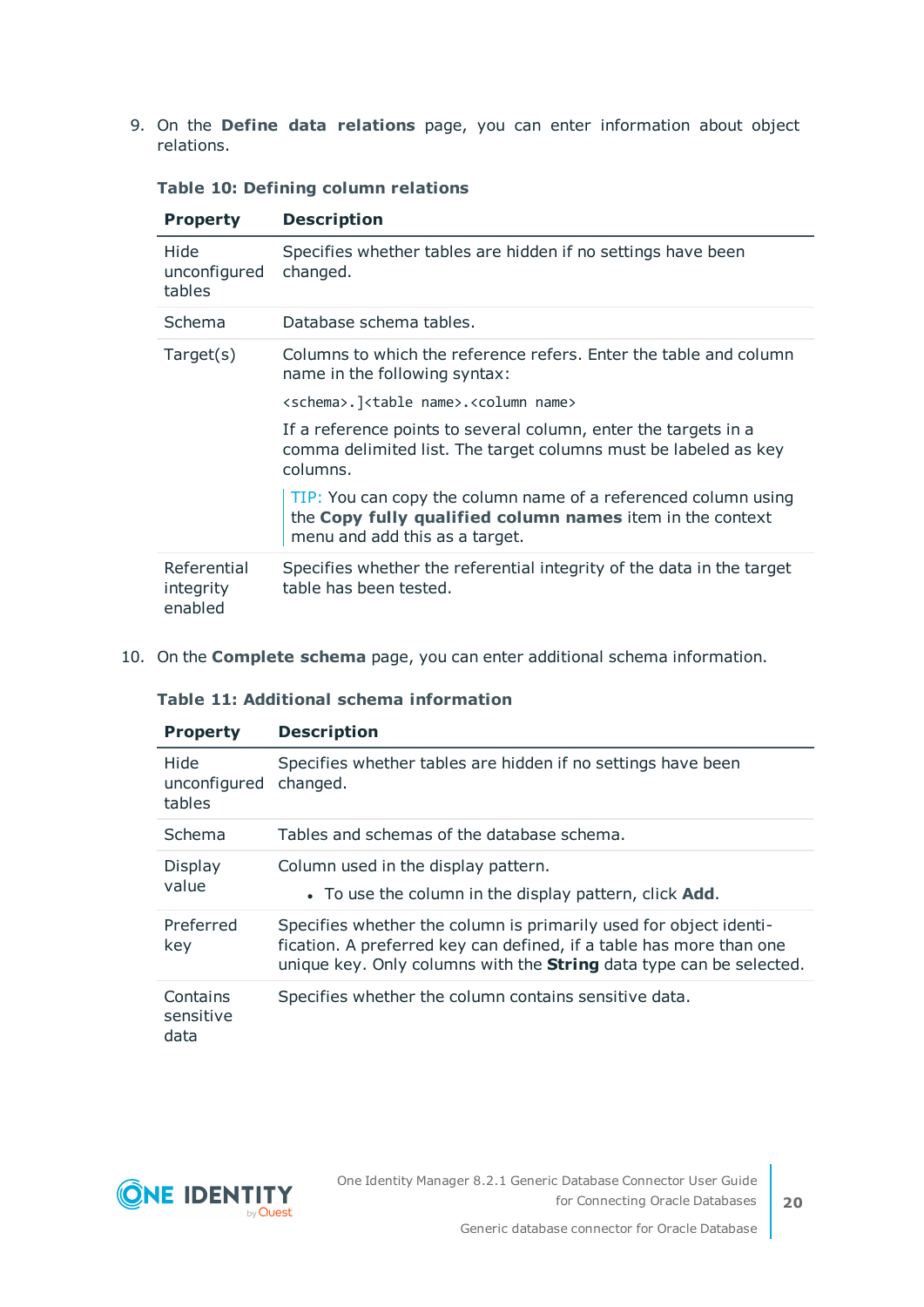| <b>Property</b>                       | <b>Description</b>                                                                                                                                                                                                                                                                                                                                             |
|---------------------------------------|----------------------------------------------------------------------------------------------------------------------------------------------------------------------------------------------------------------------------------------------------------------------------------------------------------------------------------------------------------------|
| Revision<br>counter                   | Specifies whether the column contains the revision counter. The<br>data in this column form the comparison value for revision filtering.                                                                                                                                                                                                                       |
| Sort criteria<br>for<br>hierarchies   | Specifies whether the value in this column maps the path in an<br>object hierarchy. If this table's objects are sorted by this column, it<br>results in a list sorted in hierarchical order. This makes it possible to<br>resolve object dependencies. Only one column per table can be<br>marked as a sort criterion. An example is the CanonicalName column. |
| Scope<br>reference                    | Specifies whether the column can be used to form the reference<br>scope. Only one column per schema type can be labeled as the<br>reference scope.                                                                                                                                                                                                             |
| Auto fill<br>behavior                 | Specifies whether the values entered in the column are identified<br>automatically.                                                                                                                                                                                                                                                                            |
| Enable<br>compatible<br>null handling | Specifies whether a null value in the column is converted to an<br>empty string.                                                                                                                                                                                                                                                                               |

### **Table 12: Table properties**

| <b>Property</b>     | <b>Description</b>                                                                                                                                                                                                                                                                                                                                                       |  |  |  |  |  |
|---------------------|--------------------------------------------------------------------------------------------------------------------------------------------------------------------------------------------------------------------------------------------------------------------------------------------------------------------------------------------------------------------------|--|--|--|--|--|
| Display<br>template | Display pattern with which the objects in the Synchronization<br>Editor are displayed. The display pattern is, for example, used in<br>error messages or test result from object matching rules. The<br>display pattern is, for example, used in error messages or in the<br>test results from object matching rules. Enter a display table for<br>each display pattern. |  |  |  |  |  |
|                     | • To use a column in the display pattern, select a column and<br>click Add.                                                                                                                                                                                                                                                                                              |  |  |  |  |  |

11. On the **Define data operations** page, you can specify special operations for changing data in the external database. This is only required, if the default operations INSERT, UPDATE, and DELETE cannot be used in the external database system.

WARNING: **A good knowledge of programming is required to implement data operations. Errors in this implementation can lead to loss of data.**

### *To define a data operation*

- a. Select a table and mark the operation you want to define.
- b. Select a strategy.
- c. Enter the data operation you want to run in the **Settings** input field.

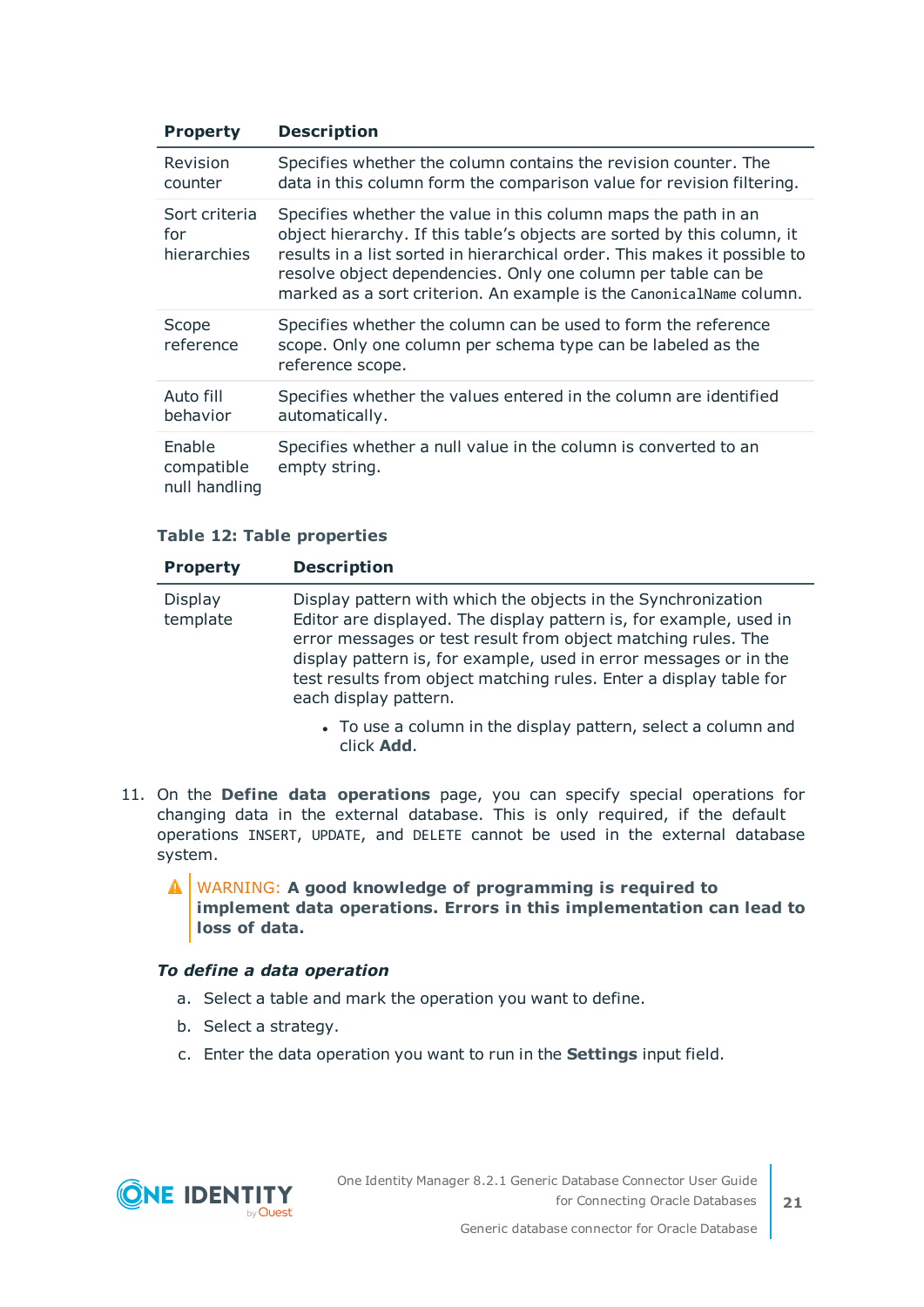| <b>Property</b>          | <b>Description</b>                                                                                                                                                                                                                                                                           |  |  |  |
|--------------------------|----------------------------------------------------------------------------------------------------------------------------------------------------------------------------------------------------------------------------------------------------------------------------------------------|--|--|--|
| Hide unconfigured tables | Specifies whether tables are hidden if no settings<br>have been changed.                                                                                                                                                                                                                     |  |  |  |
| Table/operation          | Tables for which the data operations are to be<br>defined.                                                                                                                                                                                                                                   |  |  |  |
| Strategy                 | Strategy with which the data operation is created<br>and run. A simple procedure can be called for a data<br>operation or a script can be run. Select the strategy<br>you want use to define the data operation.                                                                             |  |  |  |
|                          | • Pattern based: Simple procedure call that<br>runs the operation.                                                                                                                                                                                                                           |  |  |  |
|                          | NOTE: If column names are referenced that<br>contain special characters, replace the<br>special characters with an underscore (_).<br>Special characters are everything apart<br>from letters, numbers and underscore.                                                                       |  |  |  |
|                          | • Script based: Script that performs a<br>complex data operation.                                                                                                                                                                                                                            |  |  |  |
|                          | You can use custom code snippets in the<br>script. The code snippets must contain a<br>keyword element with the DML keyword. For<br>more detailed information about support for<br>writing scripts, see the One Identity Manager<br><b>Target System Synchronization Reference</b><br>Guide. |  |  |  |
|                          | $\bullet$ Click $\overline{u}$ to delete a data operation.                                                                                                                                                                                                                                   |  |  |  |
| Required columns         | List of required key columns in a script-based data<br>operation. The columns must be entered if they are<br>not part of the display name.                                                                                                                                                   |  |  |  |
| Settings                 | Define the data operation that is to be run when<br>objects are added, updated, or deleted. Enter the<br>procedure call or create a script depending on the<br>selected strategy.                                                                                                            |  |  |  |
|                          | Example of a pattern-based data operation:                                                                                                                                                                                                                                                   |  |  |  |
|                          | begin CreateUser('%UID%', '%Firstname%',<br>'%Lastname%'); end;                                                                                                                                                                                                                              |  |  |  |
|                          | It has an advanced edit mode which provides<br>additional actions. For detailed information about<br>support for creating scripts, see the One Identity                                                                                                                                      |  |  |  |

### **Table 13: Defining data operations**

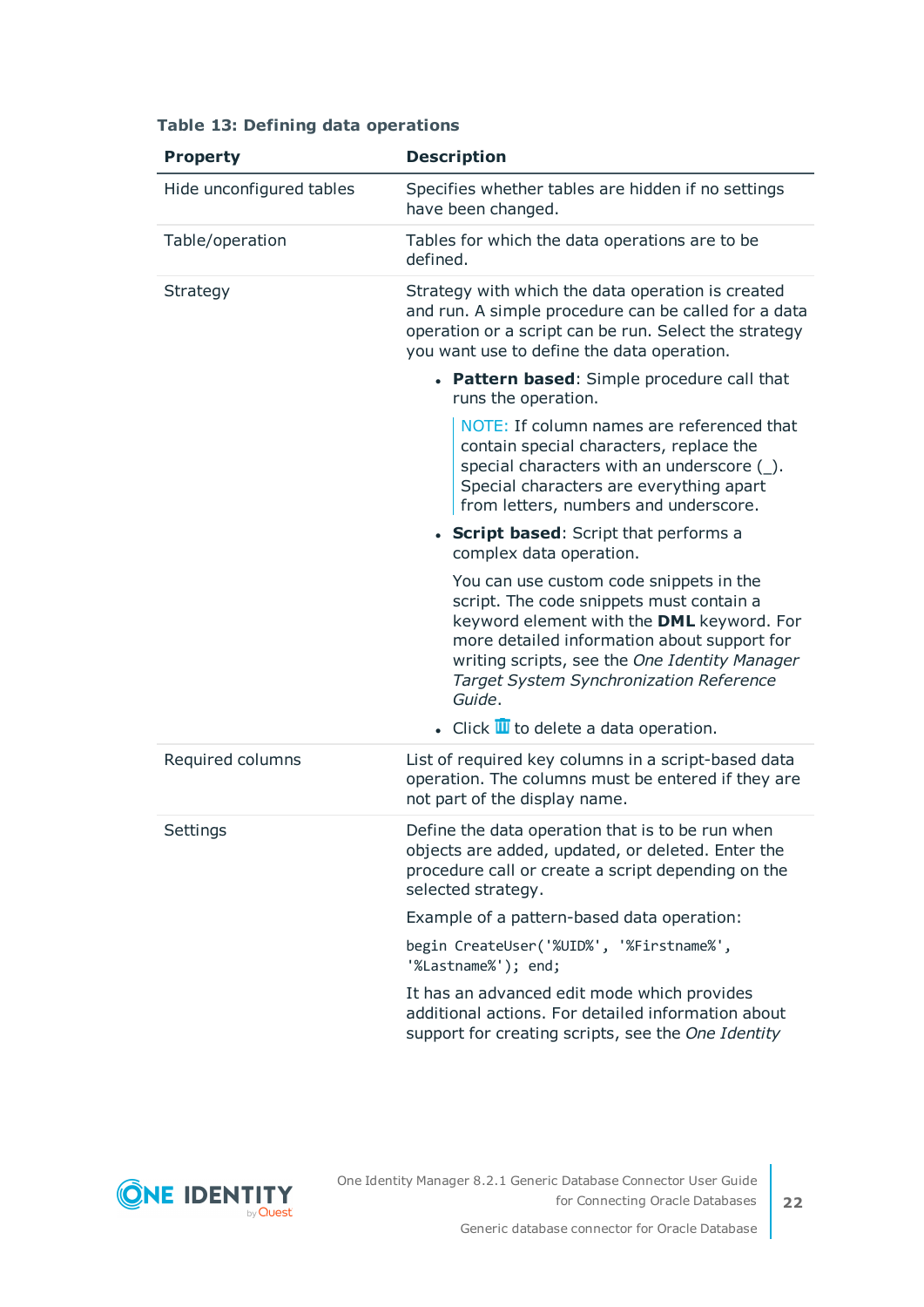#### **Property Description**

*Manager Target System Synchronization Reference Guide*.

12. The **Extend target system schema** page opens if you enable the **Fill in system description completely** option on the **Load schema** page or make settings on the **Define data operations** page. You can add virtual schema properties to the target system schema here. Use the virtual schema properties to provide additional data for your own DML handling.

| <b>Property</b>                 | <b>Description</b>                                                                                                                                                                     |
|---------------------------------|----------------------------------------------------------------------------------------------------------------------------------------------------------------------------------------|
| Hide<br>unconfigured<br>tables  | Specifies whether tables are hidden if no settings have been<br>changed.                                                                                                               |
| Schema                          | Tables in the target system schema for which virtual schema proper-<br>ties can be added or exist already.                                                                             |
| Virtual<br>schema<br>properties | Buttons for editing virtual schema properties<br>• Click Add to add a virtual schema property.<br>• Click <b>Edit or remove</b> to edit or delete a virtual schema<br>property.        |
| Data type                       | Data type of the schema property                                                                                                                                                       |
| Multivalue                      | Specifies whether the schema property has multiple values                                                                                                                              |
| Required<br>field               | Specifies whether the schema property is a mandatory property                                                                                                                          |
| Secret                          | Specifies whether the schema property value may be displayed in<br>the Synchronization Editor or in logs, reports, and messages. If this<br>option is set, the value is not displayed. |

#### **Table 14: Virtual schema properties**

#### *To edit or delete a virtual schema property*

- a. In the **Schema** column, open the node of the table with the schema properties that you want to edit or delete.
- b. Click **Edit or remove**.
- c. Edit the properties of the virtual schema property.

- OR -

Click **Delete**.

### **Related topics**

• Creating a [synchronization](#page-14-0) project on page 15

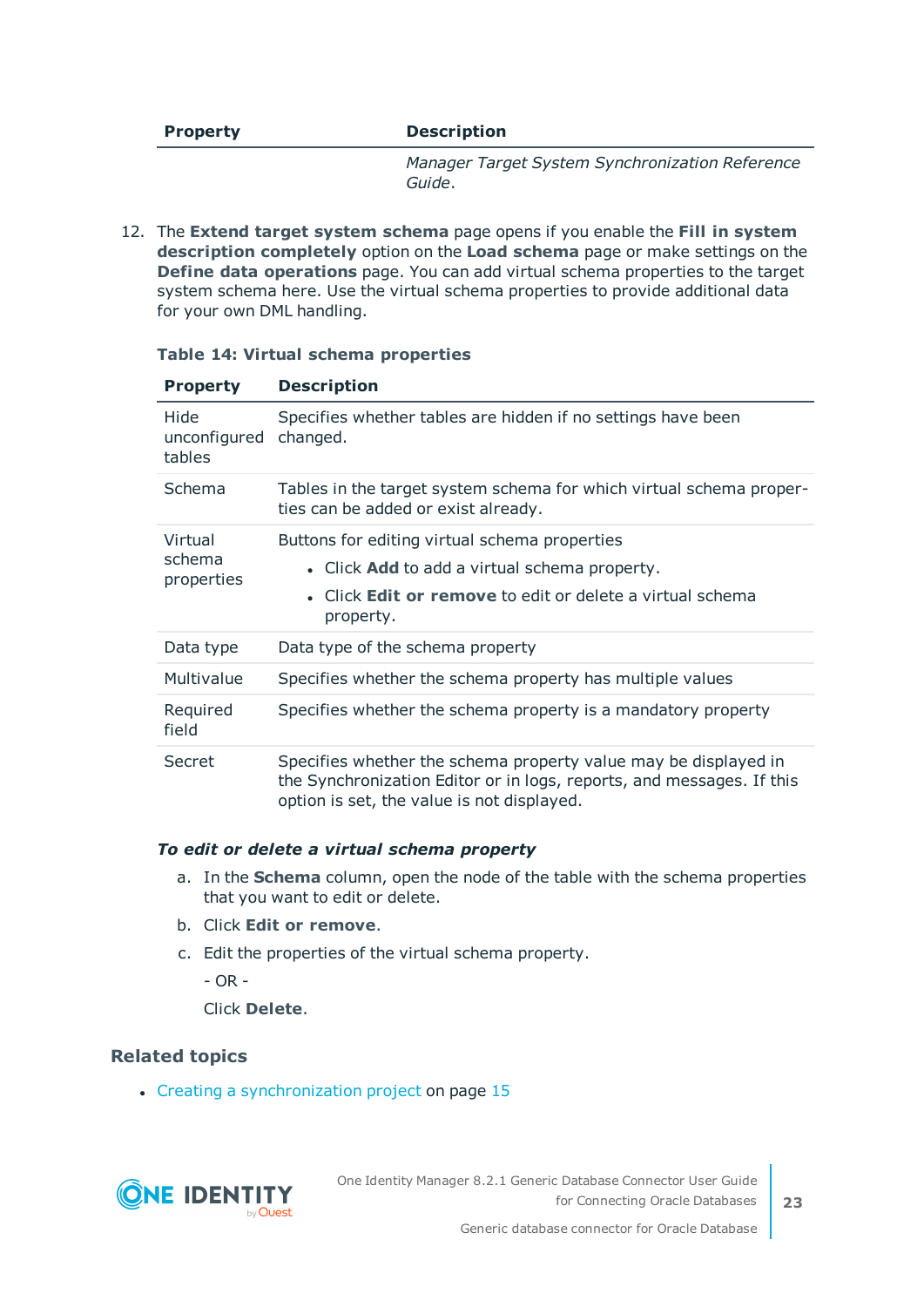## <span id="page-23-0"></span>**Updating schemas**

All the schema data (schema types and schema properties) of the target system schema and the One Identity Manager schema are available when you are editing a synchronization project. Only a part of this data is really needed for configuring synchronization. If a synchronization project is finished, the schema is compressed to remove unnecessary data from the synchronization project. This can speed up the loading of the synchronization project. Deleted schema data can be added to the synchronization configuration again at a later point.

If the target system schema or the One Identity Manager schema has changed, these changes must also be added to the synchronization configuration. Then the changes can be added to the schema property mapping.

To include schema data that have been deleted through compression and schema modifications in the synchronization project, update each schema in the synchronization project. This may be necessary if:

- $\bullet$  A schema was changed by:
	- Changes to a target system schema
	- Customizations to the One Identity Manager schema
	- A One Identity Manager update migration
- $\bullet$  A schema in the synchronization project was shrunk by:
	- Enabling the synchronization project
	- Saving the synchronization project for the first time
	- $\bullet$  Compressing a schema

### *To update a system connection schema*

- 1. In the Synchronization Editor, open the synchronization project.
- 2. Select the **Configuration > Target system** category.
	- $-$  OR  $-$

Select the **Configuration > One Identity Manager connection** category.

- 3. Select the **General** view and click **Update schema**.
- 4. Confirm the security prompt with **Yes**.

This reloads the schema data.

### *To edit a mapping*

- 1. In the Synchronization Editor, open the synchronization project.
- 2. Select the **Mappings** category.
- 3. Select a mapping in the navigation view.

Opens the Mapping Editor. For more information about mappings, see the *One Identity Manager Target System Synchronization Reference Guide*.

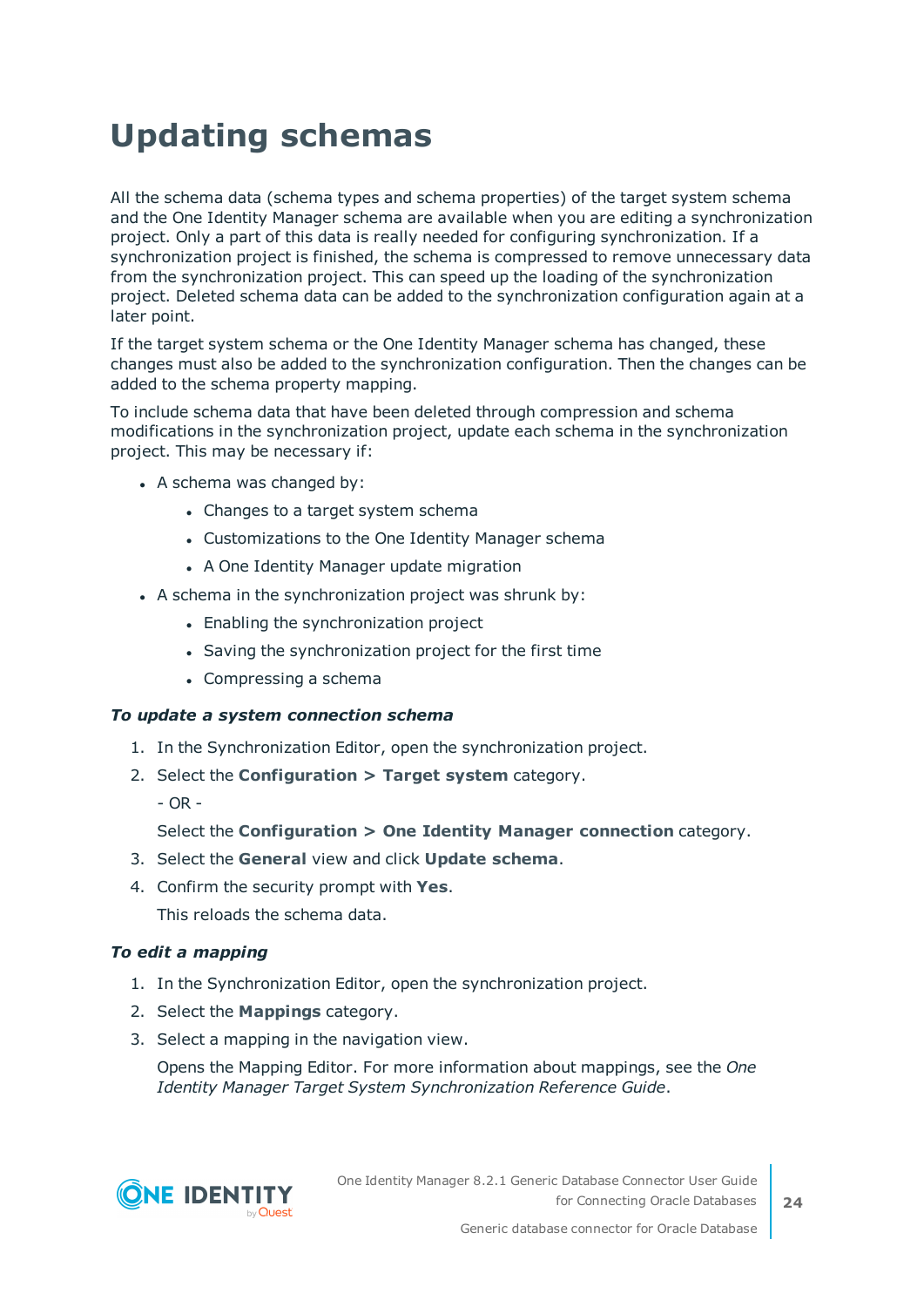NOTE: The synchronization is deactivated if the schema of an activated synchronization project is updated. Reactivate the synchronization project to synchronize.

## <span id="page-24-0"></span>**Starting synchronization**

Synchronization is started using scheduled process plans. A scheduled process plan is added once a start up configuration is assigned to a schedule. Use schedules to define running times for synchronization.

NOTE: Synchronization can only be started if the synchronization project is enabled.

To run synchronization regularly, configure, and activate the a schedule. You can also start synchronization manually if there is no active schedule.

IMPORTANT: As long as a synchronization process is running, you must not start another synchronization process for the same target system. This especially applies, if the same synchronization objects would be processed.

- If another synchronization process is started with the same start up configuration, the process is stopped and is assigned **Frozen** status. An error message is written to the One Identity Manager Service log file.
	- Ensure that start up configurations that are used in start up sequences are not started individually at the same time. Assign start up sequences and start up configurations different schedules.
- Starting another synchronization process with different start up configuration that addresses same target system may lead to synchronization errors or loss of data. Specify One Identity Manager behavior in this case, in the start up configuration.
	- Use the schedule to ensure that the start up configurations are run in sequence.
	- Group start up configurations with the same start up behavior.

If you want to specify the order in which target systems are synchronized, use the start up sequence to run synchronization. In a start up sequence, you can combine start up configurations from different synchronization projects and specify the order in which they are run. For more information about start up sequences, see the *One Identity Manager Target System Synchronization Reference Guide*.

## <span id="page-24-1"></span>**Analyzing synchronization**

Synchronization results are summarized in the synchronization log. You can specify the extent of the synchronization log for each system connection individually. One Identity Manager provides several reports in which the synchronization results are organized under different criteria.

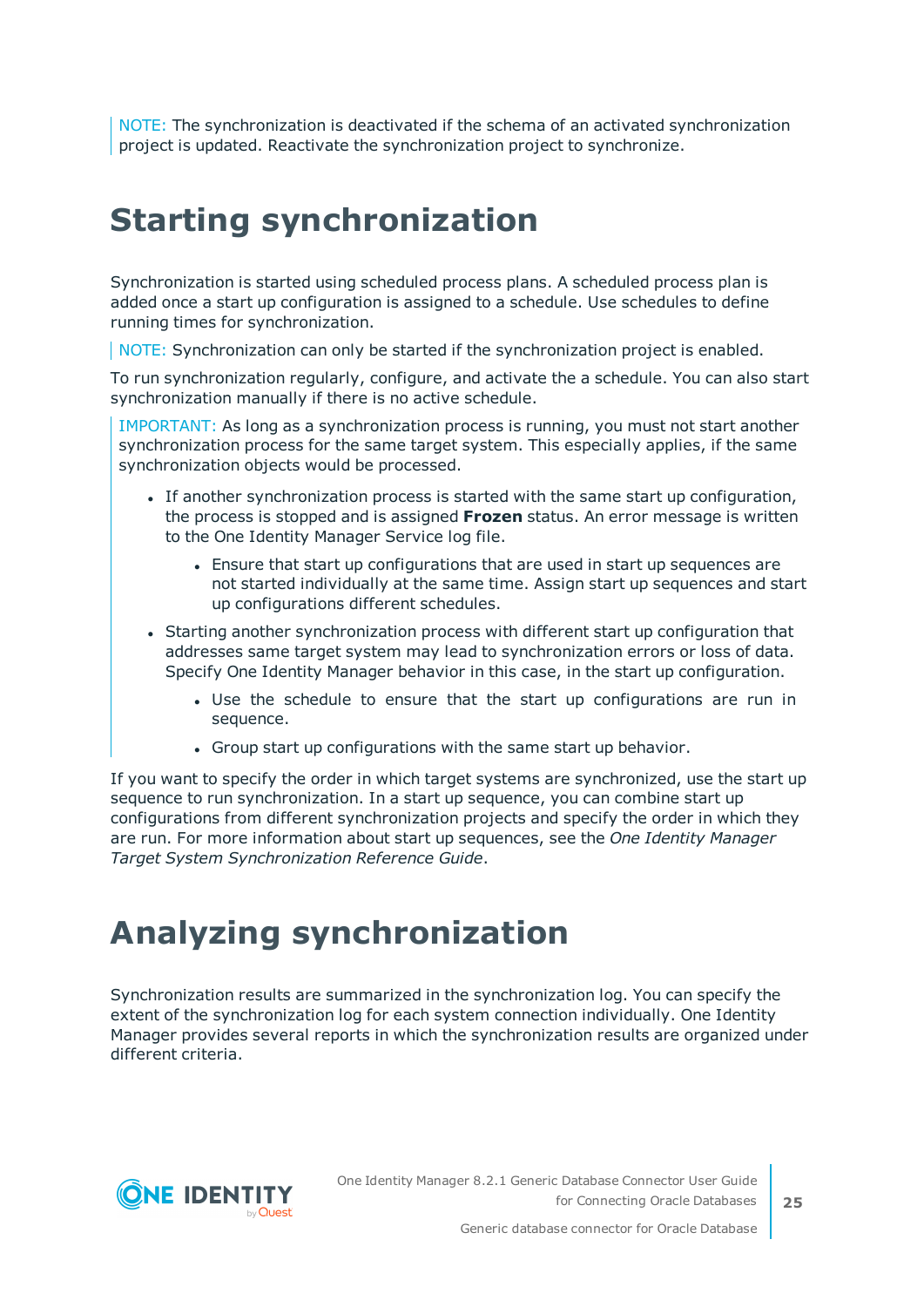### *To display a synchronization log*

- 1. In the Synchronization Editor, open the synchronization project.
- 2. Select the **Logs** category.
- 3. Click in the navigation view toolbar.

Logs for all completed synchronization runs are displayed in the navigation view.

4. Select a log by double-clicking it.

An analysis of the synchronization is shown as a report. You can save the report.

Synchronization logs are stored for a fixed length of time.

### *To modify the retention period for synchronization logs*

<sup>l</sup> In the Designer, enable the **DPR | Journal | LifeTime** configuration parameter and enter the maximum retention period.

## <span id="page-25-0"></span>**Post-processing outstanding objects**

Objects, which do not exist in the target system, can be marked as outstanding in One Identity Manager by synchronizing. This prevents objects being deleted because of an incorrect data situation or an incorrect synchronization configuration.

Outstanding objects:

- Cannot be edited in One Identity Manager.
- Are ignored by subsequent synchronizations.
- Are ignored by inheritance calculations.

This means, all memberships and assignments remain intact until the outstanding objects have been processed.

Start target system synchronization to do this.

### *To allow post-processing of outstanding objects*

• Configure target system synchronization.

For more information, see Configuring target system [synchronization](#page-26-0) on page 27.

### **Related topics**

- [Post-processing](#page-27-0) outstanding objects on page 28
- $\cdot$  Users and permissions for [synchronizing](#page-4-0) on page  $5$

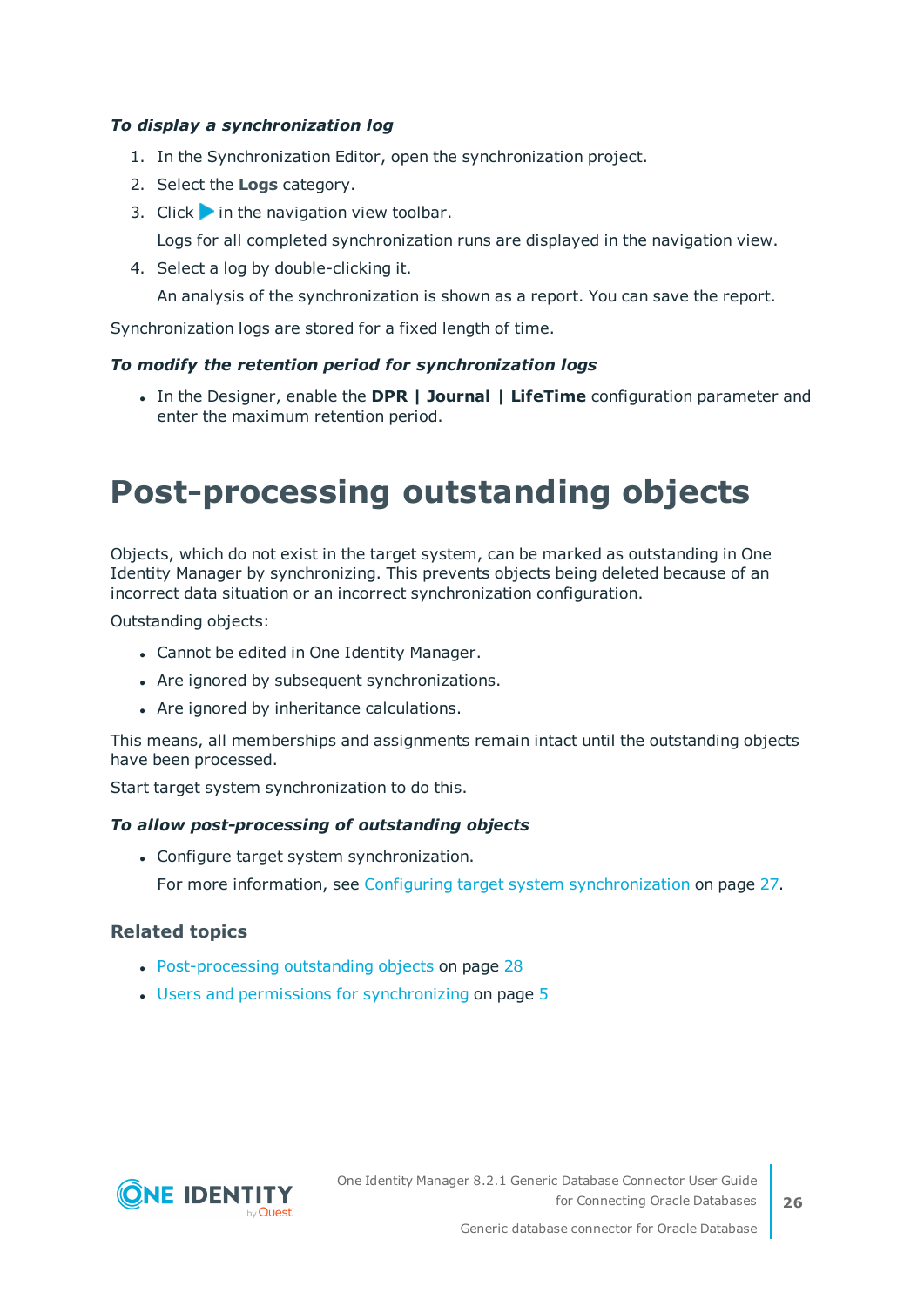### <span id="page-26-0"></span>**Configuring target system synchronization**

Create a target system for post-processing outstanding objects. Assign tables you want to be populated by synchronization, to this target system type. Specify the tables for which outstanding objects can be published in the target system during post-processing. Define a process for publishing the objects.

### *To create a target system type*

- 1. In the Manager, select the **Data Synchronization > Basic configuration data > Target system types** category.
- 2. Click  $\frac{1}{2}$  in the result list.
- 3. Edit the target system type main data.
- 4. Save the changes.

Enter the following data for a target system type.

|  |  |  |  |  |  |  | Table 15: main data for a target system type |  |
|--|--|--|--|--|--|--|----------------------------------------------|--|
|--|--|--|--|--|--|--|----------------------------------------------|--|

| <b>Property</b>                      | <b>Description</b>                                                                                                                                                                                                               |  |  |
|--------------------------------------|----------------------------------------------------------------------------------------------------------------------------------------------------------------------------------------------------------------------------------|--|--|
| Target<br>system<br>type             | Target system type description.                                                                                                                                                                                                  |  |  |
|                                      | Description Text field for additional explanation.                                                                                                                                                                               |  |  |
| Display<br>name                      | Name of the target system type as displayed in One Identity Manager tools.                                                                                                                                                       |  |  |
| Cross-<br>boundary<br>inheritance    | Specifies how user accounts are assigned to or inherit groups and system<br>entitlements if they belong to different custom target systems.                                                                                      |  |  |
|                                      | • If the option is set, groups and system entitlements can be assigned<br>to user accounts that belong to the same target system or to different<br>target systems. The target systems must have the same target<br>system type. |  |  |
|                                      | For all target systems of a target system type, the settings for the<br><b>User Account Contains Memberships column</b><br>(UNSRootB.UserContainsGroupList) must be identical.                                                   |  |  |
|                                      | • If the option is not set, groups and system entitlements can only be<br>assigned to the same target system.                                                                                                                    |  |  |
|                                      | NOTE: If the option is not set, the target system type is used to simplify<br>grouping of the target systems.                                                                                                                    |  |  |
| Show in<br>compliance<br>rule wizard | Specifies whether the target system type for compliance rule wizard can be<br>selected when rule conditions are being set up.                                                                                                    |  |  |

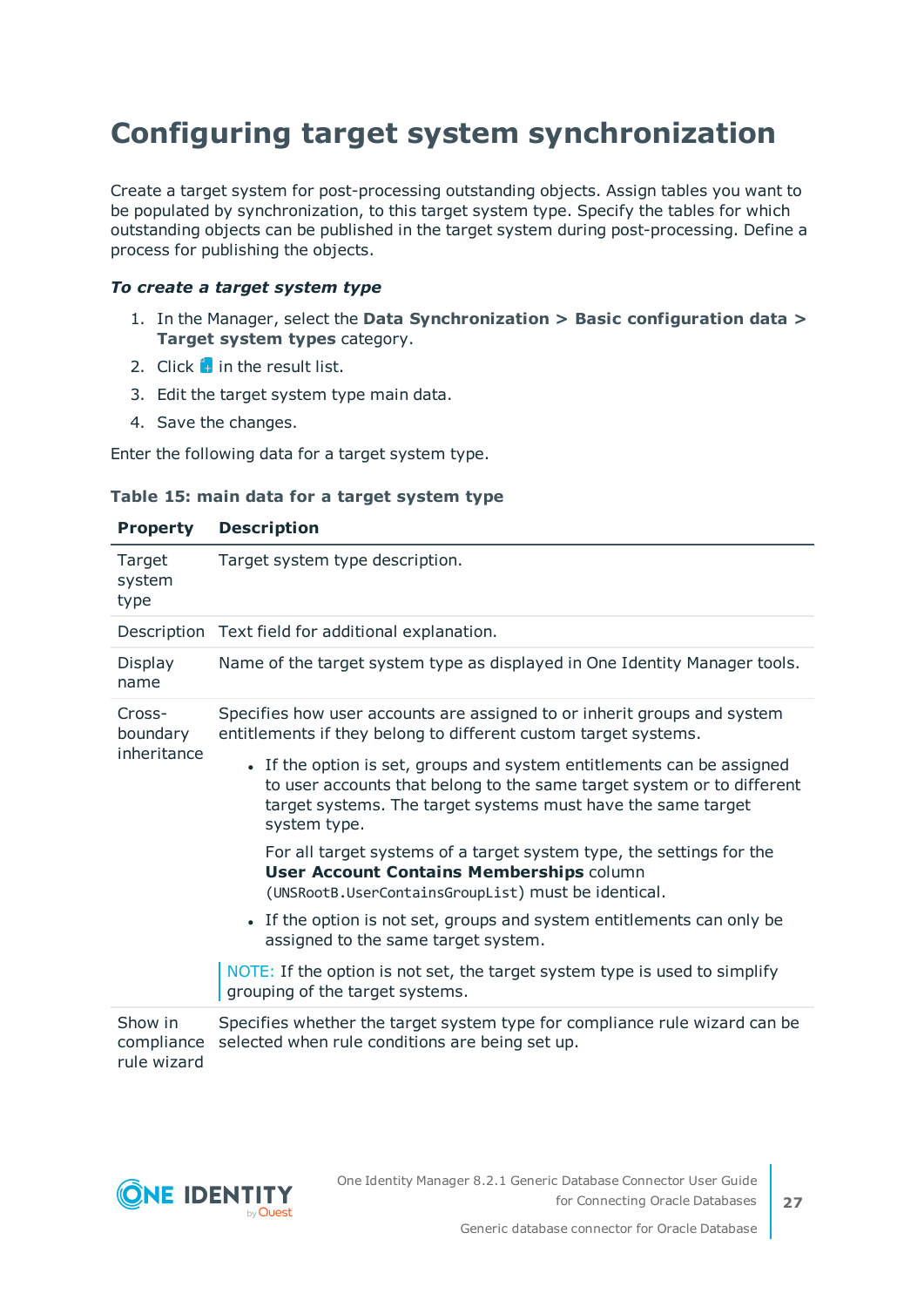#### **Property Description**

| Text    | Text snippets used for linking text in the compliance rule wizard. |
|---------|--------------------------------------------------------------------|
| snippet |                                                                    |
|         |                                                                    |

Alternative List of connector that can process this type of target system. connectors

#### *To add tables to target system synchronization*

- 1. In the Manager, select the **Data Synchronization > Basic configuration data > Target system types** category.
- 2. In the result list, select the target system type.
- 3. Select the **Assign synchronization tables** task.
- 4. In the pane, assign **custom** tables to the outstanding objects you want to handle.
- 5. Save the changes.
- 6. Select the **Configure tables for publishing** task.
- 7. Select the tables that contain the outstanding objects that can be published in the target system and set the **Publishable** option.
- 8. Save the changes.

NOTE: The connector must have write access to the target system in order to publish outstanding objects that are being post-processed. That means, the **Connection is read-only** option must not be set for the target system connection.

#### *To publish outstanding objects*

• For each table for which you want to publish outstanding objects, create a process, which is triggered by the event HandleOutstanding and which runs the provisioning of the objects. Use the AdHocProjection process task of the ProjectorComponent process component.

For more information about defining processes, see the *One Identity Manager Configuration Guide*.

### <span id="page-27-0"></span>**Post-processing outstanding objects**

#### *To post-process outstanding objects*

1. In the Manager, select the **Data synchronization > Target system synchronization: <target system type>** category.

All tables assigned to the target system type are displayed in the navigation view.

2. Select the table whose outstanding objects you want to edit in the navigation view.

All objects marked as outstanding are shown on the form.

 $|TIP:$ 

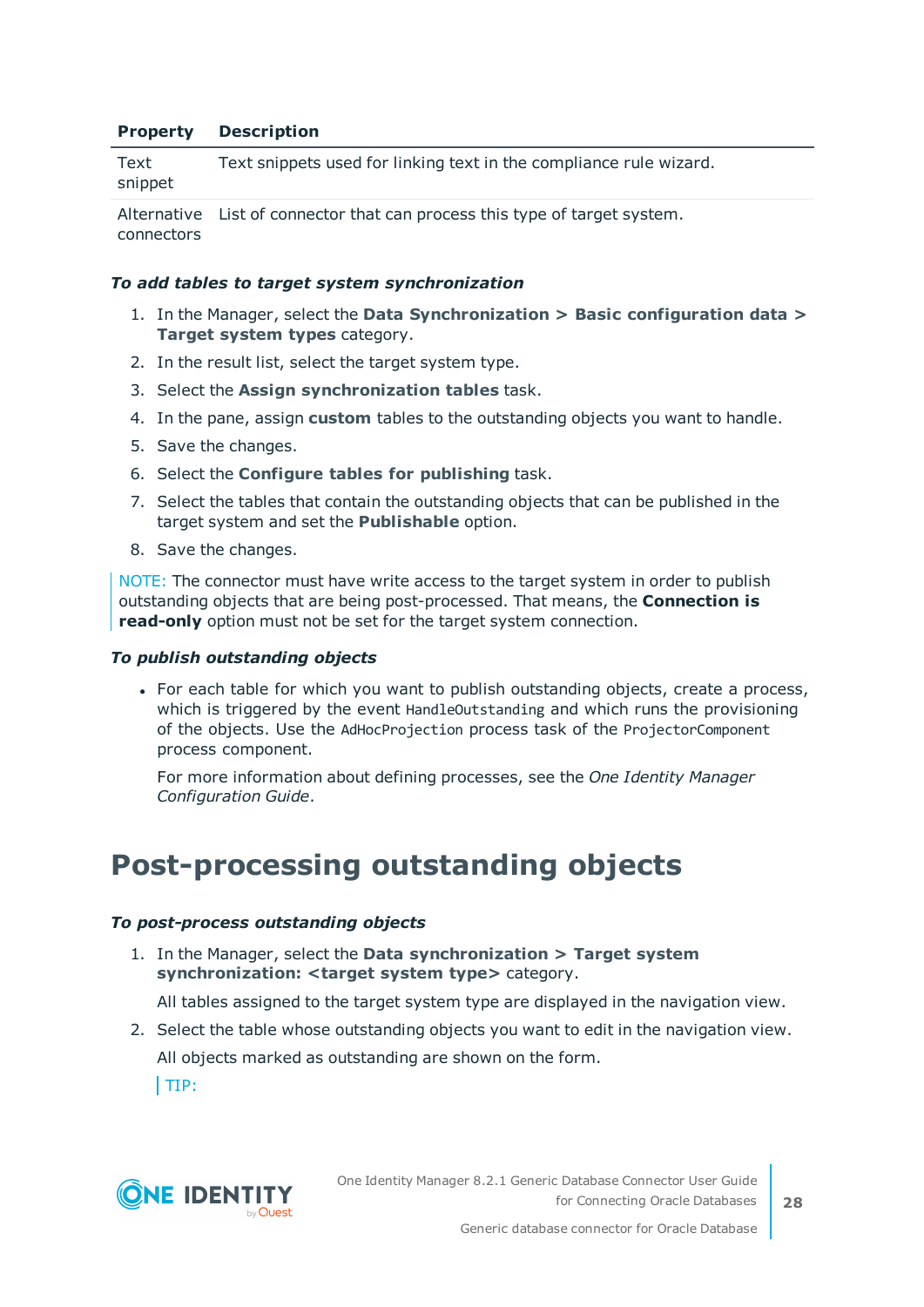### *To display object properties of an outstanding object*

- 1. Select the object on the target system synchronization form.
- 2. Open the context menu and click **Show object**.
- 3. Select the objects you want to rework. Multi-select is possible.
- 4. Click on one of the following icons in the form toolbar to run the respective method.

### **Table 16: Methods for handling outstanding objects**

### **Icon Method Description**

|   | <b>Delete</b>  | The object is immediately deleted from the One Identity Manager<br>database. Deferred deletion is not taken into account. |
|---|----------------|---------------------------------------------------------------------------------------------------------------------------|
|   |                | Indirect memberships cannot be deleted.                                                                                   |
| 5 | <b>Publish</b> | The object is added to the target system. The <b>Outstanding</b> label<br>is removed from the object.                     |
|   |                | This runs a target system specific process that triggers the provi-<br>sioning process for the object.                    |
|   |                | Prerequisites:                                                                                                            |
|   |                | • The table containing the object can be published.                                                                       |
|   |                | • The target system connector has write access to the target<br>system.                                                   |
|   |                | • A custom process is set up for provisioning the object.                                                                 |
| 현 | Reset          | The <b>Outstanding</b> label is removed for the object.                                                                   |

5. Confirm the security prompt with **Yes**.

NOTE: By default, the selected objects are processed in parallel, which speeds up the selected method. If an error occurs during processing, the action is stopped and all changes are discarded.

Bulk processing of objects must be disabled if errors are to be localized, which means the objects are processed sequentially. Failed objects are named in the error message. All changes that were made up until the error occurred are saved.

### *To disable bulk processing*

Disable the  $\overline{1}$  icon in the form's toolbar.

### **Related topics**

- Configuring target system [synchronization](#page-26-0) on page 27
- $\cdot$  Users and permissions for [synchronizing](#page-4-0) on page  $5$

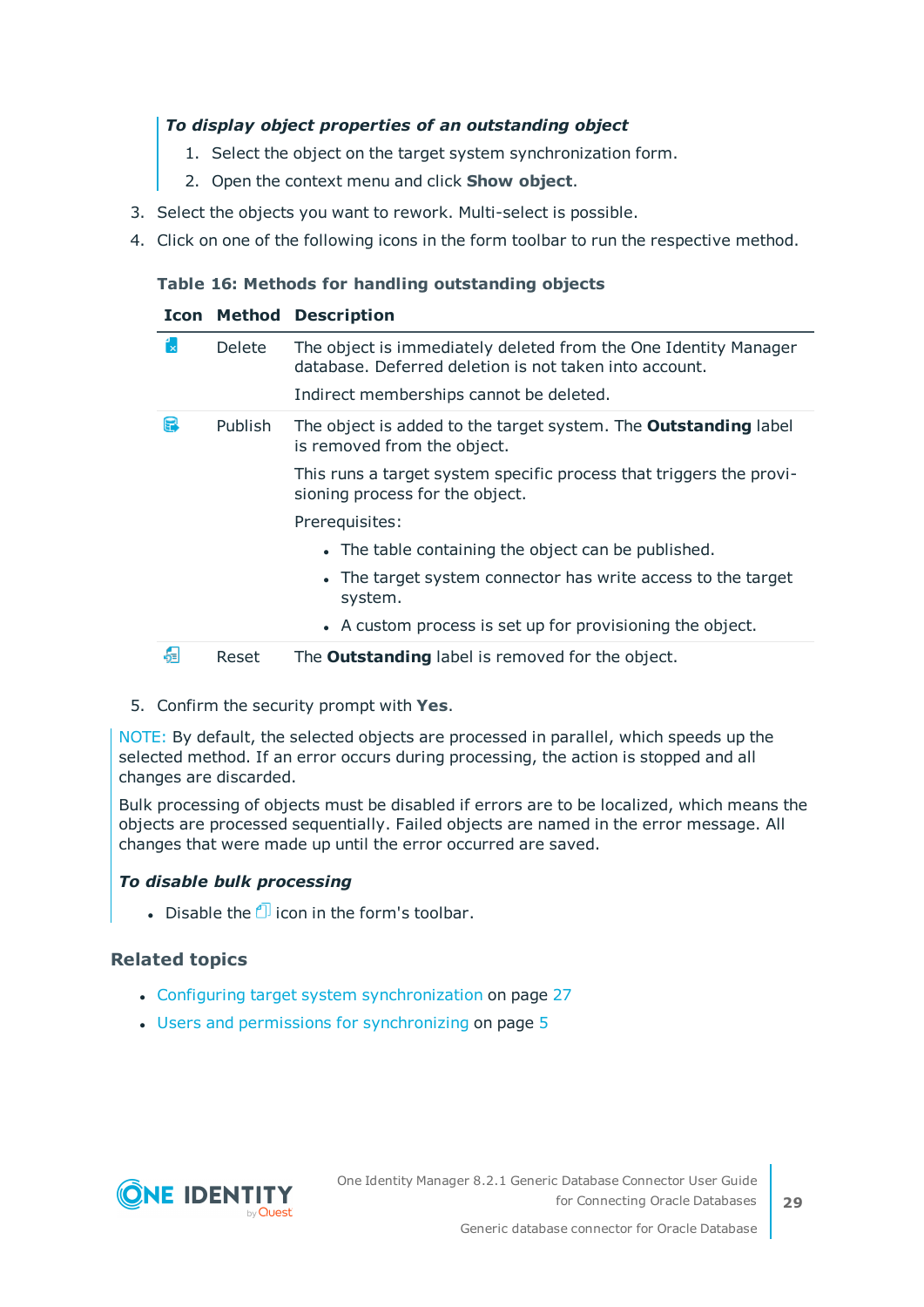## <span id="page-29-0"></span>**Configuring the provisioning of memberships**

Memberships, such as user accounts in groups, are saved in assignment tables in the One Identity Manager database. During provisioning of modified memberships, changes made in the target system may be overwritten. This behavior can occur under the following conditions:

• Memberships are saved as an object property in list form in the target system.

Examples: List of user accounts in the Member property of a group - OR - List of profiles in the MemberOf property of a user account

- Memberships can be modified in either of the connected systems.
- A provisioning workflow and provisioning processes are set up.

If one membership in One Identity Manager changes, by default, the complete list of members is transferred to the target system. Therefore, memberships that were previously added to the target system are removed in the process and previously deleted memberships are added again.

To prevent this, provisioning can be configured such that only the modified membership is provisioned in the target system. The corresponding behavior is configured separately for each assignment table.

### *To allow separate provisioning of memberships*

- 1. In the Manager, select the **Data Synchronization > Basic configuration data > Target system types** category.
- 2. In the result list, select the target system type.
- 3. Select the **Configure tables for publishing** task.
- 4. Select the assignment tables that you want to set up for single provisioning. Multiselect is possible.
- 5. Click **Merge mode**.

NOTE:

- This option can only be enabled for assignment tables that have a base table with a XDateSubItem column.
- Assignment tables that are grouped together in a virtual schema property in the mapping must be marked identically.

Example: ADSAccountInADSGroup, ADSGroupInADSGroup, and ADSMachineInADSGroup

6. Save the changes.

For each assignment table labeled like this, the changes made in One Identity Manager are saved in a separate table. Therefore, only newly added and deleted assignments are processed. During modification provisioning, the members list in the target system is

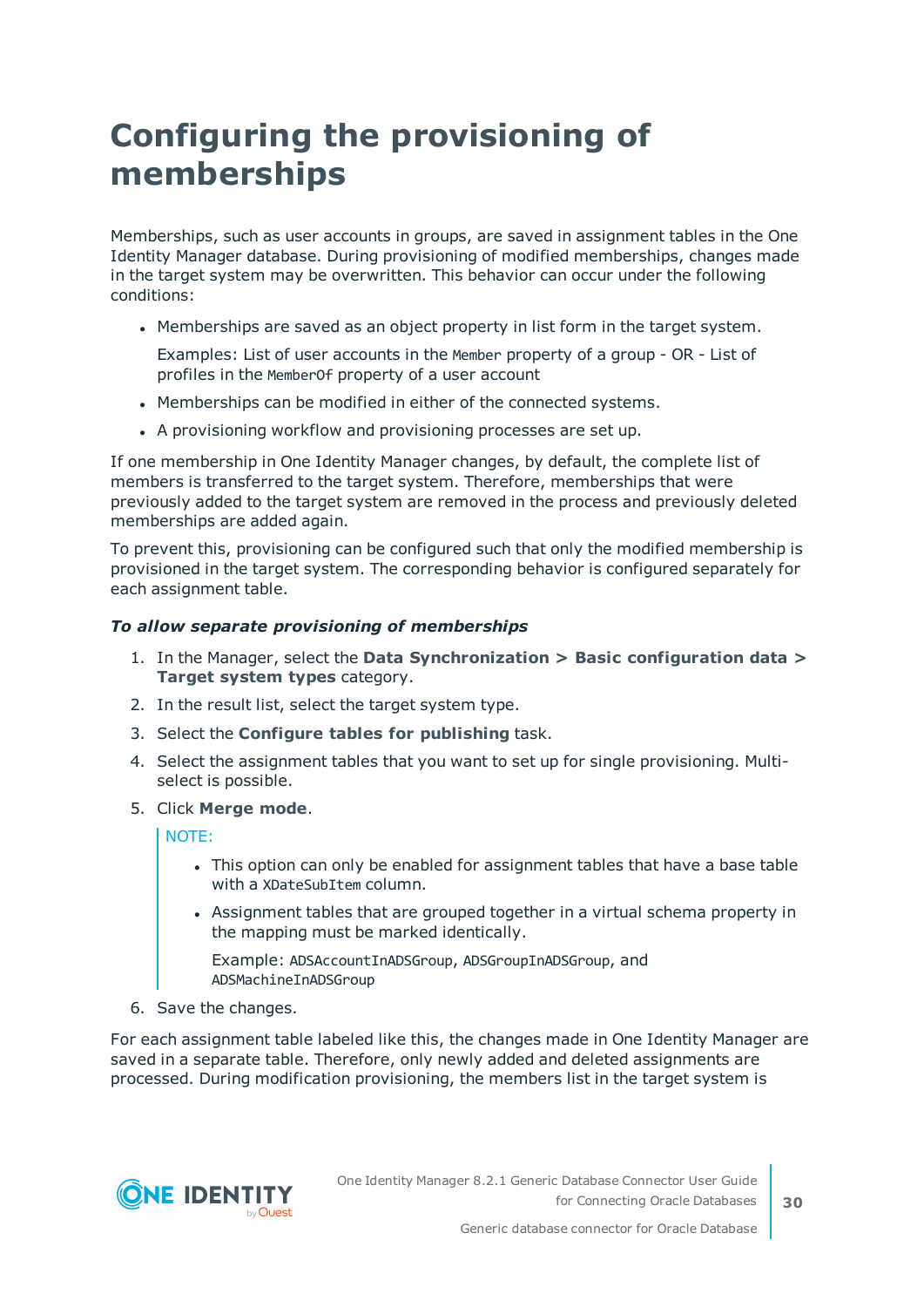compared to the entries in this table. This means that only modified memberships are provisioned and not the entire members list.

NOTE: The complete members list is updated by synchronization. During this process, objects with changes but incomplete provisioning are not handled. These objects are logged in the synchronization log.

You can restrict single provisioning of memberships with a condition. Once merge mode has been disabled for a table, the condition is deleted. Tables that have had the condition deleted or edited are marked with the following icon:  $\frac{1}{2}$ . You can restore the original condition at any time.

### *To restore the original condition*

- 1. Select the auxiliary table for which you want to restore the condition.
- 2. Right-click on the selected row and select the **Restore original values** context menu item.
- 3. Save the changes.

NOTE: To create the reference to the added or deleted assignments in the condition, use the i table alias.

Example of a condition on the UNSAccountBInUNSGroupB assignment table:

exists (select top 1 1 from UNSGroupB g where  $g.UID$  UNSGroupB = i.UID UNSGroupB and <limiting condition>)

For more information about provisioning memberships, see the .*One Identity Manager Target System Synchronization Reference Guide*

### <span id="page-30-0"></span>**Configuring single object synchronization**

Changes made to individual objects in the target system can be immediately applied in the One Identity Manager database without having to start a full synchronization of the target system environment. Individual objects can only be synchronized if the object is already present in the One Identity Manager database. The changes are applied to the mapped object properties. If the object is no longer present in the target system, then it is deleted from the One Identity Manager database.

### **Prerequisites**

- A synchronization step exists that can import the changes to the changed object into One Identity Manager.
- The table that contains the changed object is assigned to a target system type.
- The path to the base object of the synchronization is defined for the table that contains the changed object.

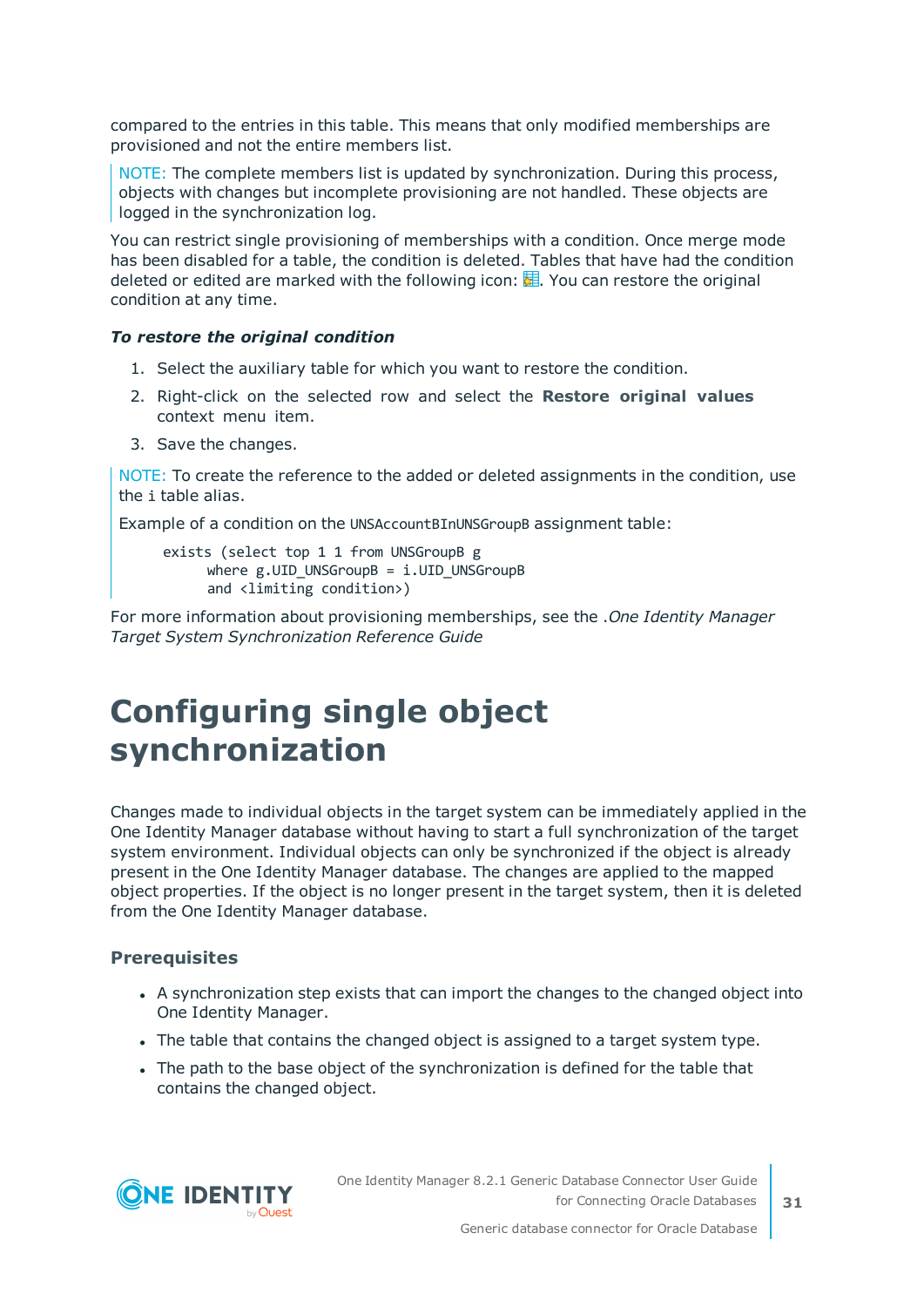Specify the tables that you want to synchronize using single object synchronization and configure single object synchronization for these tables. For more information, see the *One Identity Manager Target System Synchronization Reference Guide*, section *Include custom tables in the synchronization*.

### *To define the path to the base object for synchronization for a table*

- 1. In the Manager, select the **Data Synchronization > Basic configuration data > Target system types** category.
- 2. In the result list, select the target system type.
- 3. Select the **Assign synchronization tables** task.
- 4. In the **Add assignments** pane, assign the table for which you want to use single object synchronization.
- 5. Save the changes.
- 6. Select the **Configure tables for publishing** task.
- 7. Select the table and enter the **Root object path**.
	- <sup>l</sup> If a concrete base object is defined for the target system, enter the path to the base object in the ObjectWalker notation of the VI.DB.

Example: FK(UID\_GAPCustomer).XObjectKey

• If no concrete base object is defined for the target system, enter the XObjectKey of the base table.

Example: <Key><T>DialogTable</T><P>RMB-T-Org</P></Key>

<span id="page-31-0"></span>8. Save the changes.

## **Ignoring data error in synchronization**

By default, objects with incorrect data are not synchronized. For example, a user account is not loaded in the One Identity Manager database if, in the user account table, the formatting script of a column contains an email address detects invalid data. These objects can be synchronized once the data has been corrected. In certain situations, however, it might be necessary to synchronize objects like these and ignore the data properties that have errors. This synchronization behavior can be configured in One Identity Manager.

### *To ignoring data errors during synchronization in One Identity Manager*

- 1. In the Synchronization Editor, open the synchronization project.
- 2. Select the **Configuration > One Identity Manager connection** category.
- 3. In the **General** view, click **Edit connection**.

This starts the system connection wizard.

4. On the **Additional options** page, enable **Try to ignore data errors**.

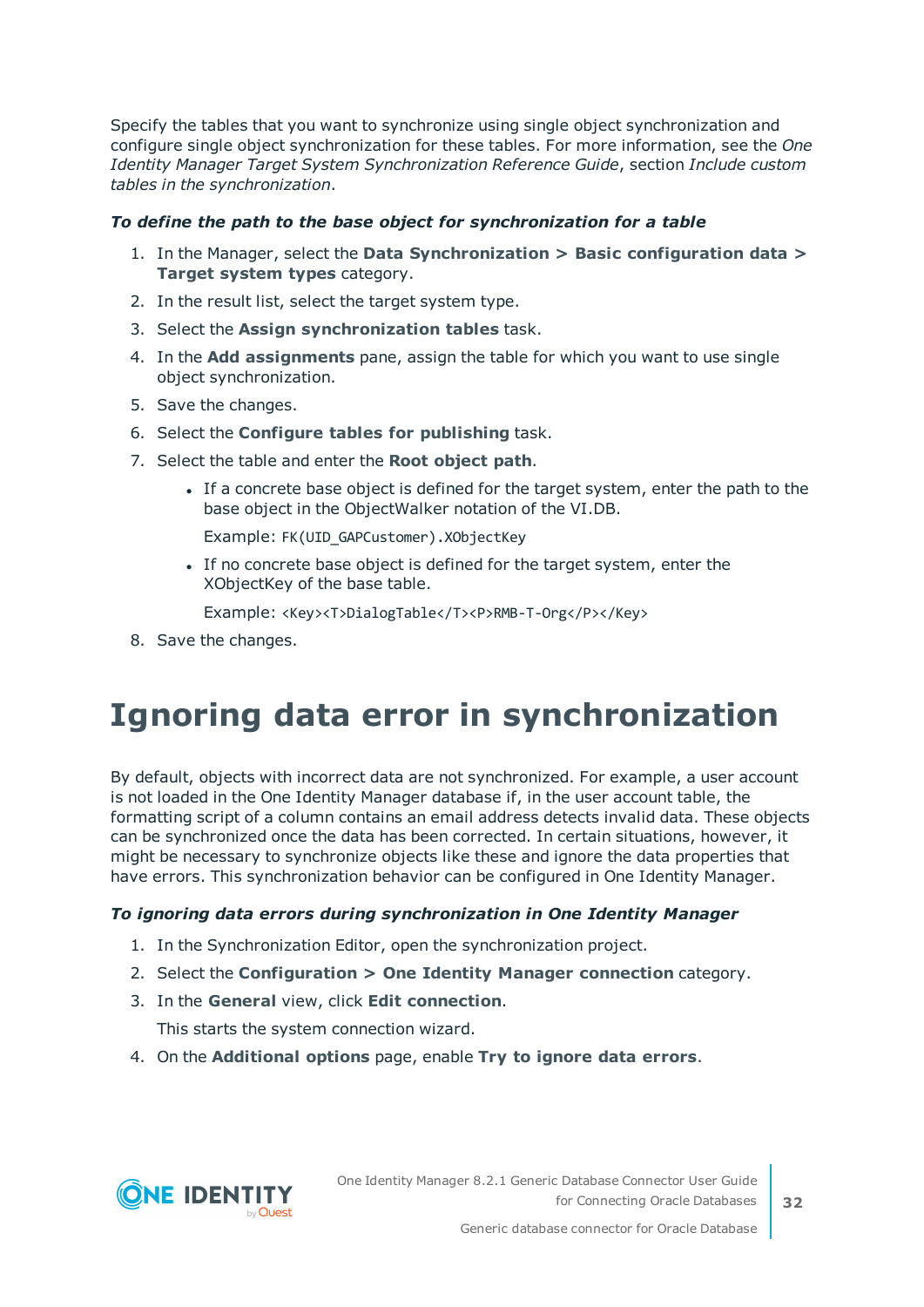This option is only effective if **Continue on error** is set in the synchronization workflow.

Default columns, such as primary keys, UID columns, or mandatory input columns cannot be ignored.

5. Save the changes.

IMPORTANT: If this option is set, One Identity Manager tries to ignore commit errors that could be related to data errors in a single column. This causes the data changed in the affected column to be discarded and the object is subsequently saved again. This effects performance and leads to loss of data.

Only set this option in the exceptional circumstance of not being able to correct the data before synchronization.

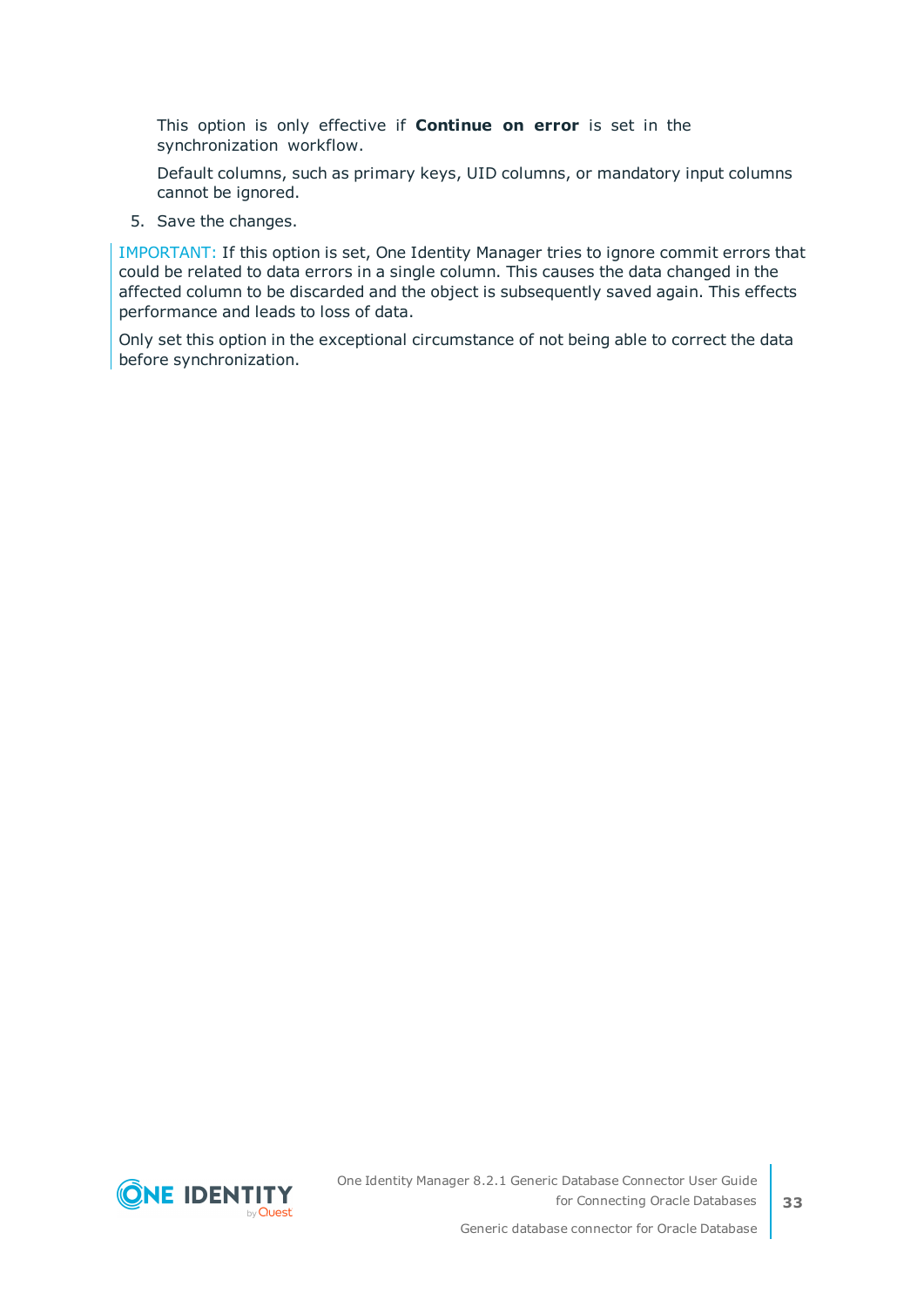# **Troubleshooting**

<span id="page-33-0"></span>For detailed information about correcting errors during synchronization of object hierarchies, see the .*One Identity Manager Target System Synchronization Reference Guide*

## <span id="page-33-1"></span>**Help for analyzing synchronization issues**

You can generate a report for analyzing problems that arise during synchronization, inadequate performance for example. The report contains information such as:

- Consistency check results
- Revision filter settings
- Scope applied
- Analysis of the data store
- Object access times in the One Identity Manager database and in the target system

### *To generate a synchronization analysis report*

- 1. In the Synchronization Editor, open the synchronization project.
- 2. Select the **Help > Generate synchronization analysis report** menu item and click **Yes** in the security prompt.

The report may take a few minutes to generate. It is displayed in a separate window.

3. Print the report or save it in one of the available output formats.

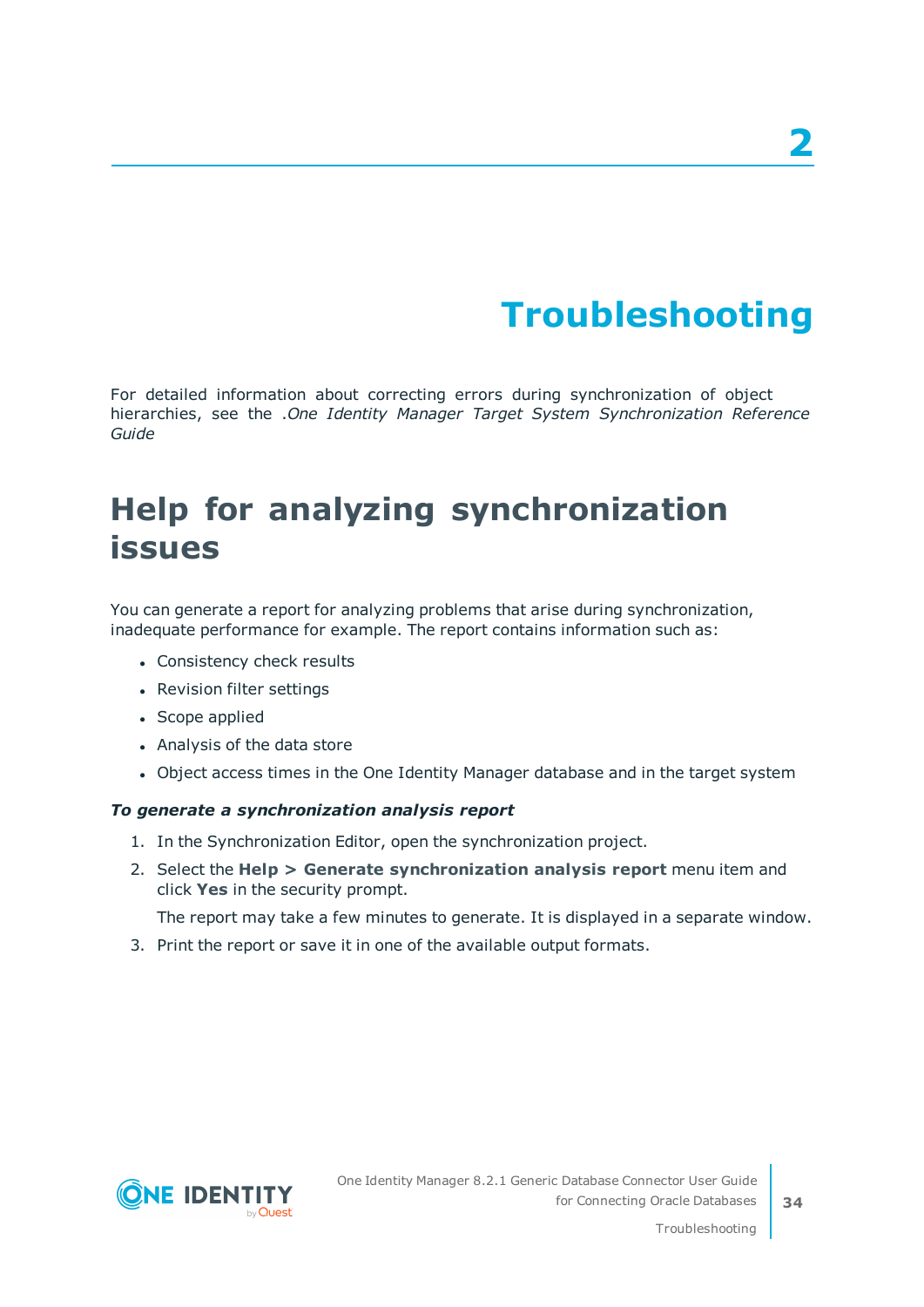<span id="page-34-0"></span>One Identity solutions eliminate the complexities and time-consuming processes often required to govern identities, manage privileged accounts and control access. Our solutions enhance business agility while addressing your IAM challenges with on-premises, cloud and hybrid environments.

## <span id="page-34-1"></span>**Contacting us**

For sales and other inquiries, such as licensing, support, and renewals, visit <https://www.oneidentity.com/company/contact-us.aspx>.

## <span id="page-34-2"></span>**Technical support resources**

Technical support is available to One Identity customers with a valid maintenance contract and customers who have trial versions. You can access the Support Portal at [https://support.oneidentity.com/.](https://support.oneidentity.com/)

The Support Portal provides self-help tools you can use to solve problems quickly and independently, 24 hours a day, 365 days a year. The Support Portal enables you to:

- Submit and manage a Service Request
- View Knowledge Base articles
- Sign up for product notifications
- Download software and technical documentation
- View how-to videos at [www.YouTube.com/OneIdentity](http://www.youtube.com/OneIdentity)
- Engage in community discussions
- Chat with support engineers online
- View services to assist you with your product



**35**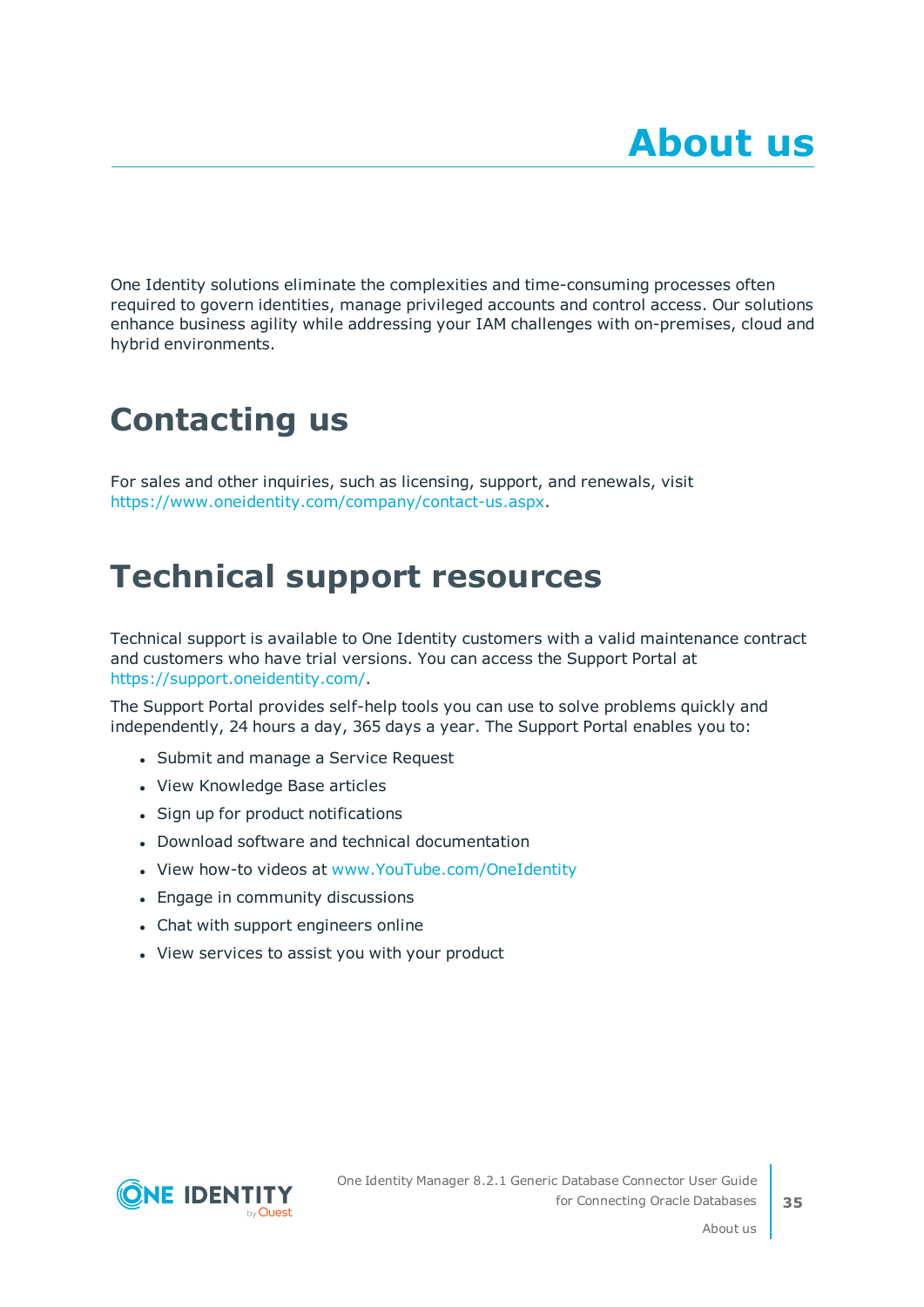# **Index**

### <span id="page-35-0"></span>**A**

application role [5](#page-4-0) application role for synchronization [9](#page-8-0)

### **B**

base object [13](#page-12-0), [31](#page-30-0)

### **D**

database connector generic [4](#page-3-0)

### **J**

Job server edit [10](#page-9-0)

### **M**

membership modify provisioning [30](#page-29-0)

### **O**

object delete immediately [28](#page-27-0) outstanding [26](#page-25-0), [28](#page-27-0) publish [28](#page-27-0) outstanding object [26](#page-25-0)

### **P**

provisioning members list [30](#page-29-0)



### **R**

remote connection server [13](#page-12-0)

### **S**

schema changes [24](#page-23-0) shrink [24](#page-23-0) update [24](#page-23-0) single object synchronization [31](#page-30-0) synchronization start [25](#page-24-0) synchronization analysis report [34](#page-33-1) synchronization configuration [13](#page-12-0), [15](#page-14-0) synchronization log [25](#page-24-1) synchronization server [13](#page-12-0) configure [10](#page-9-0) install [10](#page-9-0) Job server [10](#page-9-0)

### **T**

target system synchronization table to assign [27](#page-26-0) target system type [27](#page-26-0)

### **V**

variable set [13](#page-12-0)

Index